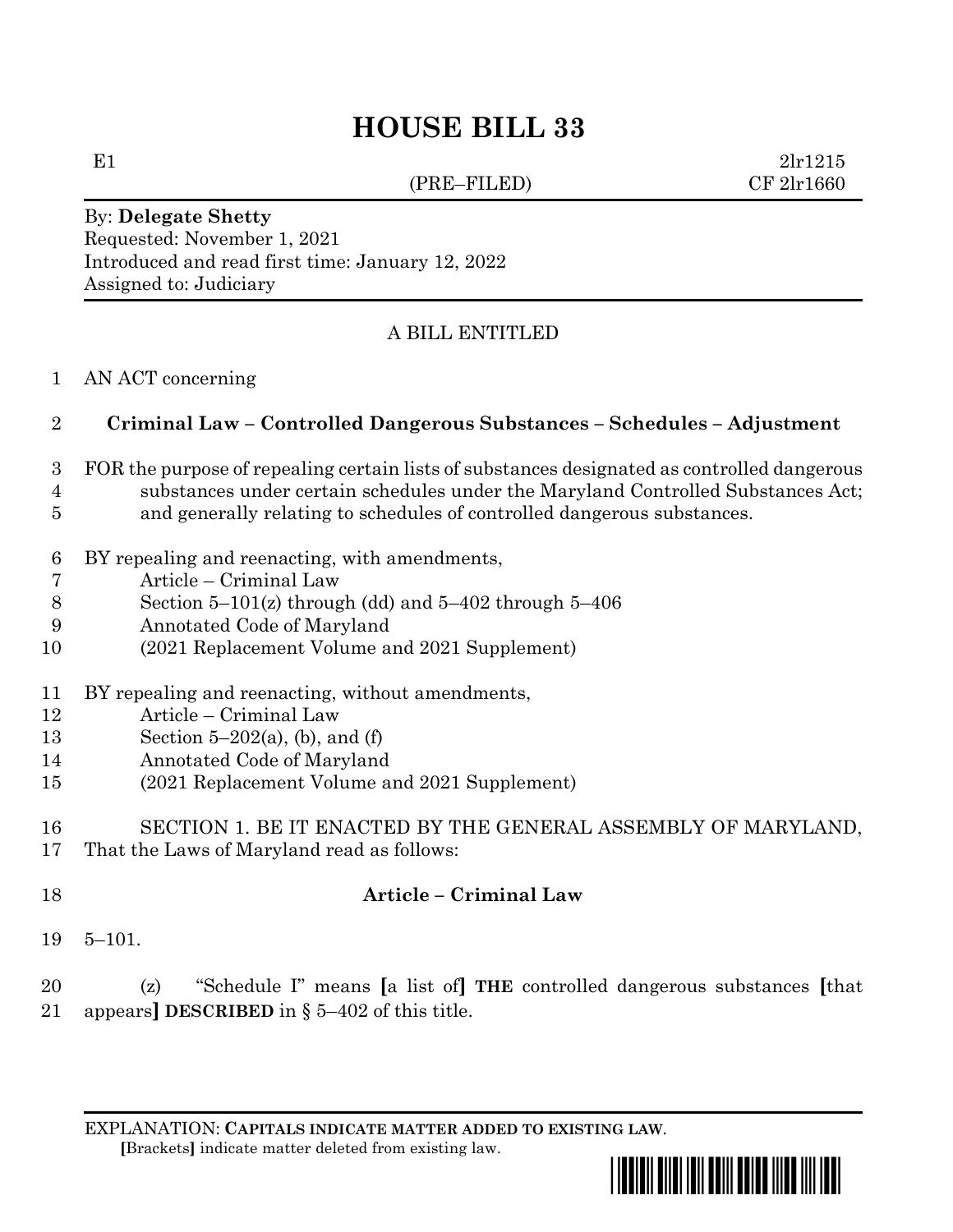(aa) "Schedule II" means **[**a list of**] THE** controlled dangerous substances **[**that appears**] DESCRIBED** in § 5–403 of this title.

 (bb) "Schedule III" means **[**a list of**] THE** controlled dangerous substances **[**that appears**] DESCRIBED** in § 5–404 of this title.

 (cc) "Schedule IV" means **[**a list of**] THE** controlled dangerous substances **[**that appears**] DESCRIBED** in § 5–405 of this title.

 (dd) "Schedule V" means **[**a list of**] THE** controlled dangerous substances **[**that appears**] DESCRIBED** in § 5–406 of this title.

5–202.

(a) The Department shall control all substances listed in Subtitle 4 of this title.

 (b) In accordance with the Administrative Procedure Act, the Department may add a substance as a controlled dangerous substance on its own initiative or on the petition of an interested party.

 (f) (1) A new substance that is designated as a controlled substance under federal law is a similarly controlled dangerous substance under this title unless the Department objects to the inclusion.

 (2) If the Department objects, it shall publish the reasons for the objection and give each interested party an opportunity to be heard.

 (3) After the hearing, the Department shall publish its decision, which is final.

 (4) An action for judicial review of a final decision made in accordance with this section does not stay the effect of the decision.

5–402.

(a) Schedule I consists of each **[**controlled dangerous substance**]**:

 (1) **[**listed in**] CONTROLLED DANGEROUS SUBSTANCE ANALOGUE, AS DEFINED IN SUBSECTION (B) OF** this section;

 (2) **CONTROLLED DANGEROUS SUBSTANCE** added to Schedule I by the Department under § 5–202(b) of this title; **[**or**] AND**

 (3) **CONTROLLED DANGEROUS SUBSTANCE** designated as a Schedule I controlled dangerous substance by the federal government unless the Department objects under § 5–202(f) of this title.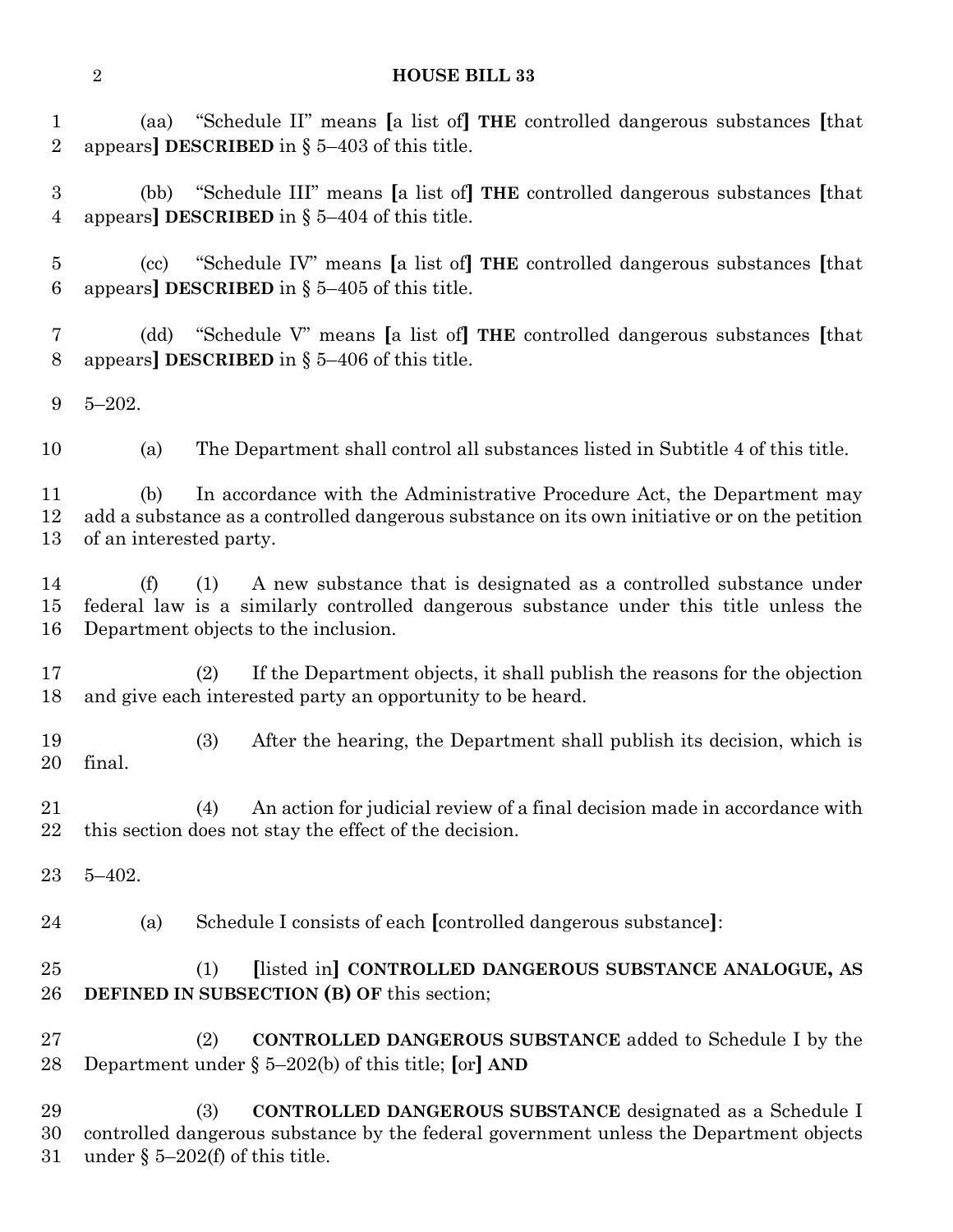**[**(b) Unless specifically excepted under this subtitle or listed in another schedule, any of the following opiates, including their isomers, including optical and geometric isomers, esters, ethers, salts, and salts of isomers, esters, and ethers, whenever the existence of such isomers, esters, ethers, or salts is possible within the specific chemical designation, are substances listed in Schedule I:

| $\boldsymbol{6}$<br>7 |                     | (1)  | acetyl-alpha-methylfentanyl<br>$(N-[1-(1-methyl-2-phenethyl)-4-$<br>piperidinyl]-N-phenylacetamide);                                                  |  |
|-----------------------|---------------------|------|-------------------------------------------------------------------------------------------------------------------------------------------------------|--|
| $8\,$                 |                     | (2)  | acetylmethadol;                                                                                                                                       |  |
| 9                     |                     | (3)  | acetyl fentanyl (N-(1-phenethylpiperidin-4-yl)-N-phenylacetamide);                                                                                    |  |
| 10                    |                     | (4)  | Acryl fentanyl (N-(1-phenethylpiperidin-4-yl)-N-phenylacrylamide;                                                                                     |  |
| 11<br>12              | benzamide;          | (5)  | $(3,4$ -dichloro-N- $[(1$ -dimethylamino)<br>cyclohexylmethyl)<br>AH-7921                                                                             |  |
| 13                    |                     | (6)  | allylprodine;                                                                                                                                         |  |
| 14                    |                     | (7)  | alphacetylmethadol, except levo-alphacetylmethadol;                                                                                                   |  |
| 15                    |                     | (8)  | alphameprodine;                                                                                                                                       |  |
| 16                    |                     | (9)  | alphamethadol;                                                                                                                                        |  |
| 17<br>18              |                     | (10) | alpha-methylfentanyl (N-[1-(alpha-methyl-beta-phenyl)ethyl-4-<br>piperidyl] propionanilide; 1-(1-methyl-2-phenylethyl)-4-(N-propanilido) piperidine); |  |
| 19<br>20              |                     | (11) | alpha-methylthiofentanyl<br>$(N-[1-methyl-2-(2-thienyl)ethyl-4-$<br>piperidinyl]-N-phenylpropanamide);                                                |  |
| 21                    |                     | (12) | benzethidine;                                                                                                                                         |  |
| 22                    |                     | (13) | betacetylmethadol;                                                                                                                                    |  |
| 23<br>24              |                     | (14) | beta-hydroxyfentanyl<br>$(N-[1-(2-hydroxy-2-phenethyl)-4-$<br>piperidinyl]-N-phenylpropanamide);                                                      |  |
| 25                    |                     | (15) | beta-hydroxy-3-methylfentanyl;                                                                                                                        |  |
| 26<br>27              | phenylpropionamide; | (16) | N-[1-[2-hydroxy-2-(thiophen-2-yl)ethyl]piperidin-4-yl]-N-                                                                                             |  |
| 28                    |                     | (17) | betameprodine;                                                                                                                                        |  |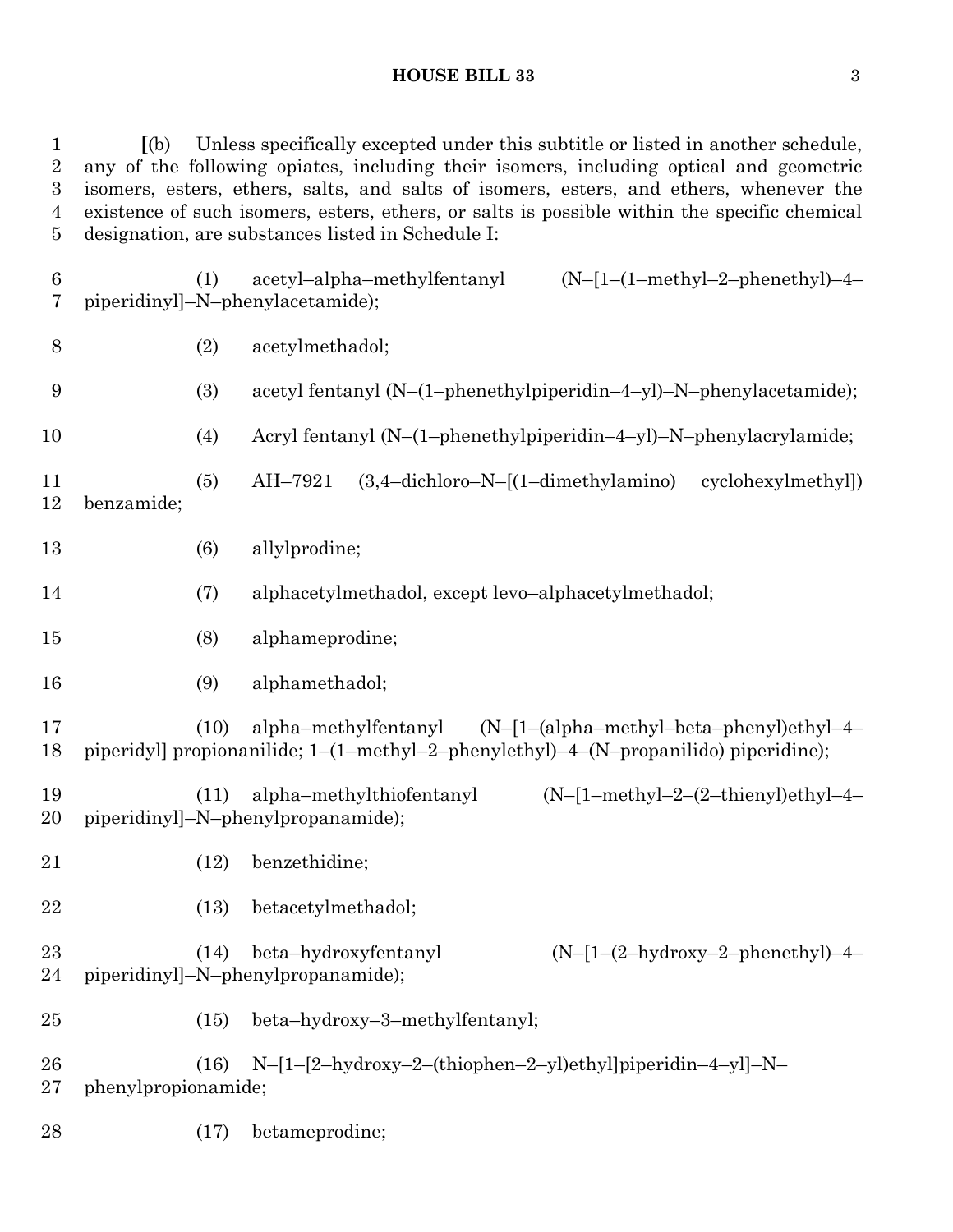|                                    | $\bf 4$                    | <b>HOUSE BILL 33</b>                                                                                    |
|------------------------------------|----------------------------|---------------------------------------------------------------------------------------------------------|
| $\mathbf{1}$                       | (18)                       | betamethadol;                                                                                           |
| $\sqrt{2}$                         | (19)                       | betaprodine;                                                                                            |
| $\boldsymbol{3}$<br>$\overline{4}$ | (20)<br>phenylbutyramide); | (N-(1-phenethylpiperidin-4-yl)-N-<br>butyryl<br>fentanyl                                                |
| $\bf 5$                            | (21)                       | clonitazene;                                                                                            |
| $\boldsymbol{6}$                   | (22)                       | dextromoramide;                                                                                         |
| 7                                  | (23)                       | diampromide;                                                                                            |
| 8                                  | (24)                       | diethylthiambutene;                                                                                     |
| 9                                  | (25)                       | difenoxin;                                                                                              |
| 10                                 | (26)                       | dimenoxadol;                                                                                            |
| 11                                 | (27)                       | dimepheptanol;                                                                                          |
| $12\,$                             | (28)                       | dimethylthiambutene;                                                                                    |
| 13                                 | (29)                       | dioxaphetyl butyrate;                                                                                   |
| 14                                 | (30)                       | dipipanone;                                                                                             |
| 15                                 | (31)                       | ethylmethylthiambutene;                                                                                 |
| 16                                 | (32)                       | etonitazene;                                                                                            |
| 17                                 | (33)                       | etoxeridine;                                                                                            |
| 18<br>19                           | (34)                       | $(N-(4-fluorophenyl)-N-(1-$<br>4-Fluoroisobutyryl<br>fentanyl<br>phenethylpiperidin-4-yl)isobutyramide; |
| 20<br>21                           | (35)<br>carboxamide);      | furanyl fentanyl (N-(1-phenethylpiperidin-4-yl)-N-phenylfuran-2-                                        |
| 22                                 | (36)                       | furethidine;                                                                                            |
| 23                                 | (37)                       | hydroxypethidine;                                                                                       |
| 24                                 | (38)                       | ketobemidone;                                                                                           |
| 25                                 | (39)                       | levomoramide;                                                                                           |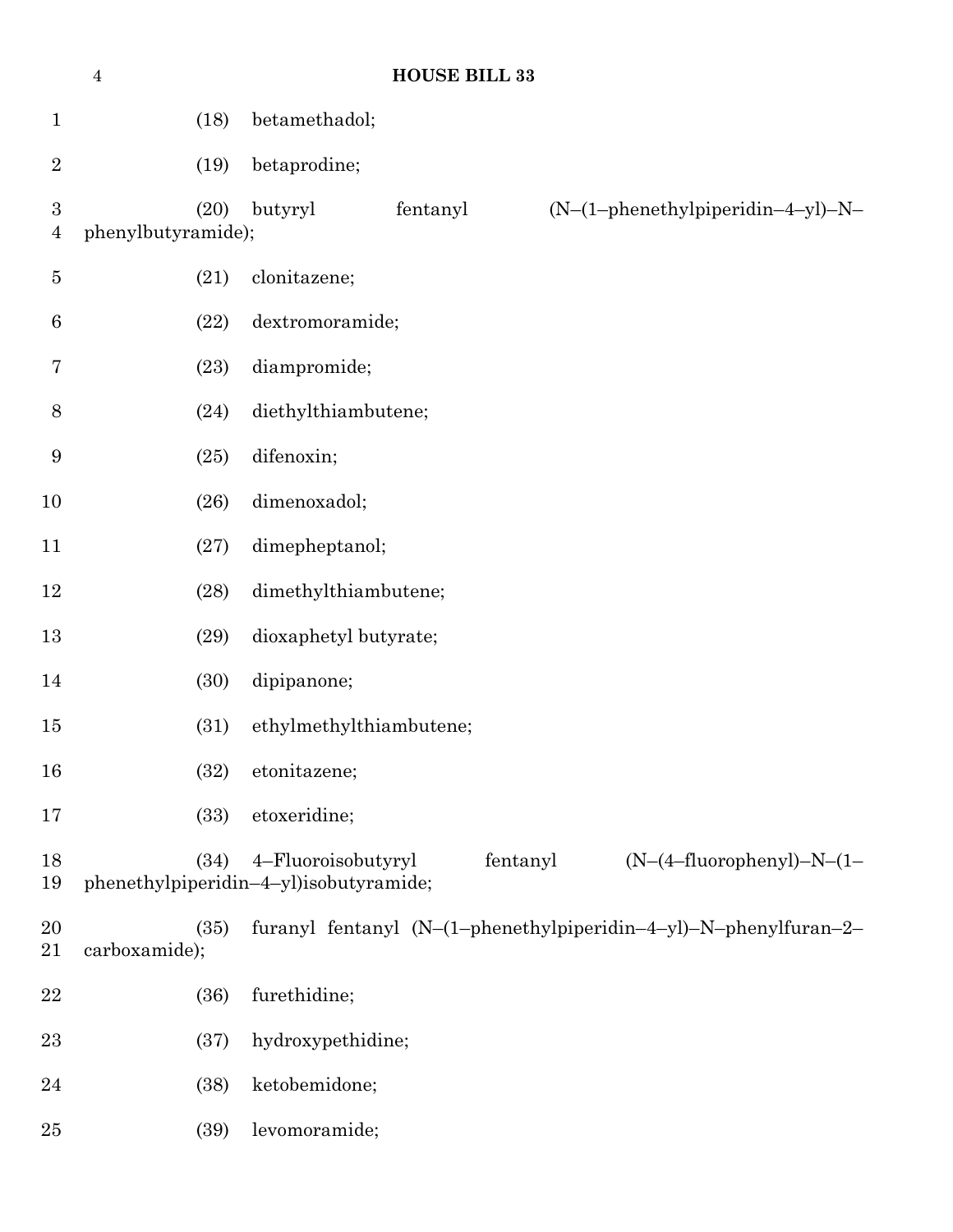| $\mathbf{1}$             | (40)                             | levophenacylmorphan;                                               |
|--------------------------|----------------------------------|--------------------------------------------------------------------|
| $\sqrt{2}$<br>$\sqrt{3}$ | (41)<br>phenylpropanamide);      | 3-methylfentanyl (N-[3-methyl-1-(2-phenylethyl)-4-piperidyl]-N-    |
| $\overline{4}$           | (42)                             | 3-methylthiofentanyl;                                              |
| $\overline{5}$           | (43)                             | morpheridine;                                                      |
| 6                        | (44)                             | MPPP (1-methyl-4-phenyl-4-propionoxypiperidine);                   |
| 7                        | (45)                             | mt-45 (1-cyclohexyl-4-(1,2-diphenylethyl)piperazine);              |
| 8                        | (46)                             | noracymethadol;                                                    |
| 9                        | (47)                             | norlevorphanol;                                                    |
| 10                       | (48)                             | normethadone;                                                      |
| 11                       | (49)                             | norpipanone;                                                       |
| 12<br>13                 | (50)<br>4-yl)acetamide);         | ocfentanil (N-(2-fluorophenyl)-2-methoxy-N-(1-phenethylpiperidin-  |
| 14<br>15                 | (51)<br>piperidinyl propanamide; | $(N-(4-fluorophenyl)-N-[1-(2-phenethyl)-4-$<br>para–fluorofentanyl |
| 16                       | (52)                             | PEPAP (1-(-2-phenethyl)-4-phenyl-4-acetoxypiperidine);             |
| 17                       | (53)                             | phenadoxone;                                                       |
| 18                       | (54)                             | phenampromide;                                                     |
| 19                       | (55)                             | phenomorphan;                                                      |
| 20                       | (56)                             | phenoperidine;                                                     |
| 21                       | (57)                             | piritramide;                                                       |
| $\bf 22$                 | (58)                             | proheptazine;                                                      |
| 23                       | (59)                             | properidine;                                                       |
| 24                       | (60)                             | propiram;                                                          |
| 25                       | (61)                             | racemoramide;                                                      |
|                          |                                  |                                                                    |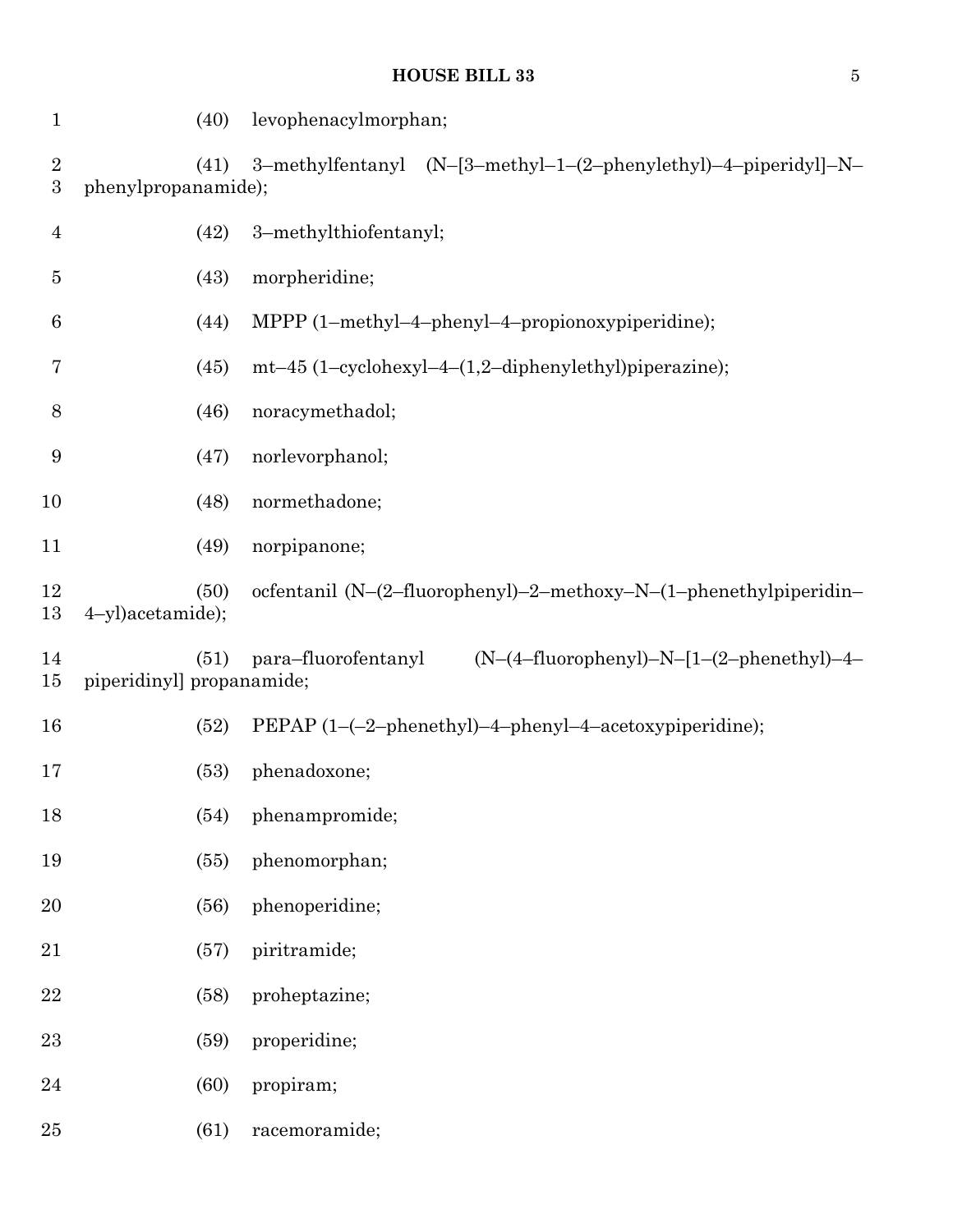# **HOUSE BILL 33** (62) tetrahydrofuranyl fentanyl (N–(1–phenethylpiperidin–4–yl)–N– phenyltetrahydrofuran–2–carboxamide); (63) thiofentanyl; (64) tilidine; (65) trimeperidine; and (66) U–47700 (3,4–dichloro–N–[2–(dimethylamino)cyclohexyl]–N– methylbenzamide). (c) Unless specifically excepted under this subtitle or listed in another schedule, any of the following opium derivatives, including their salts, isomers, and salts of isomers, whenever the existence of such salts, isomers, or salts of isomers is possible within the specific chemical designation, are substances listed in Schedule I: (1) acetorphine; (2) acetyldihydrocodeine; (3) benzylmorphine; (4) codeine methylbromide; (5) codeine–N–oxide; (6) cyprenorphine; (7) desomorphine; (8) dihydromorphine;

- (9) drotebanol; (10) etorphine (except hydrochloride salt); (11) heroin; (12) hydromorphinol; (13) methyldesorphine; (14) methyldihydromorphine;
- (15) morphine methylbromide;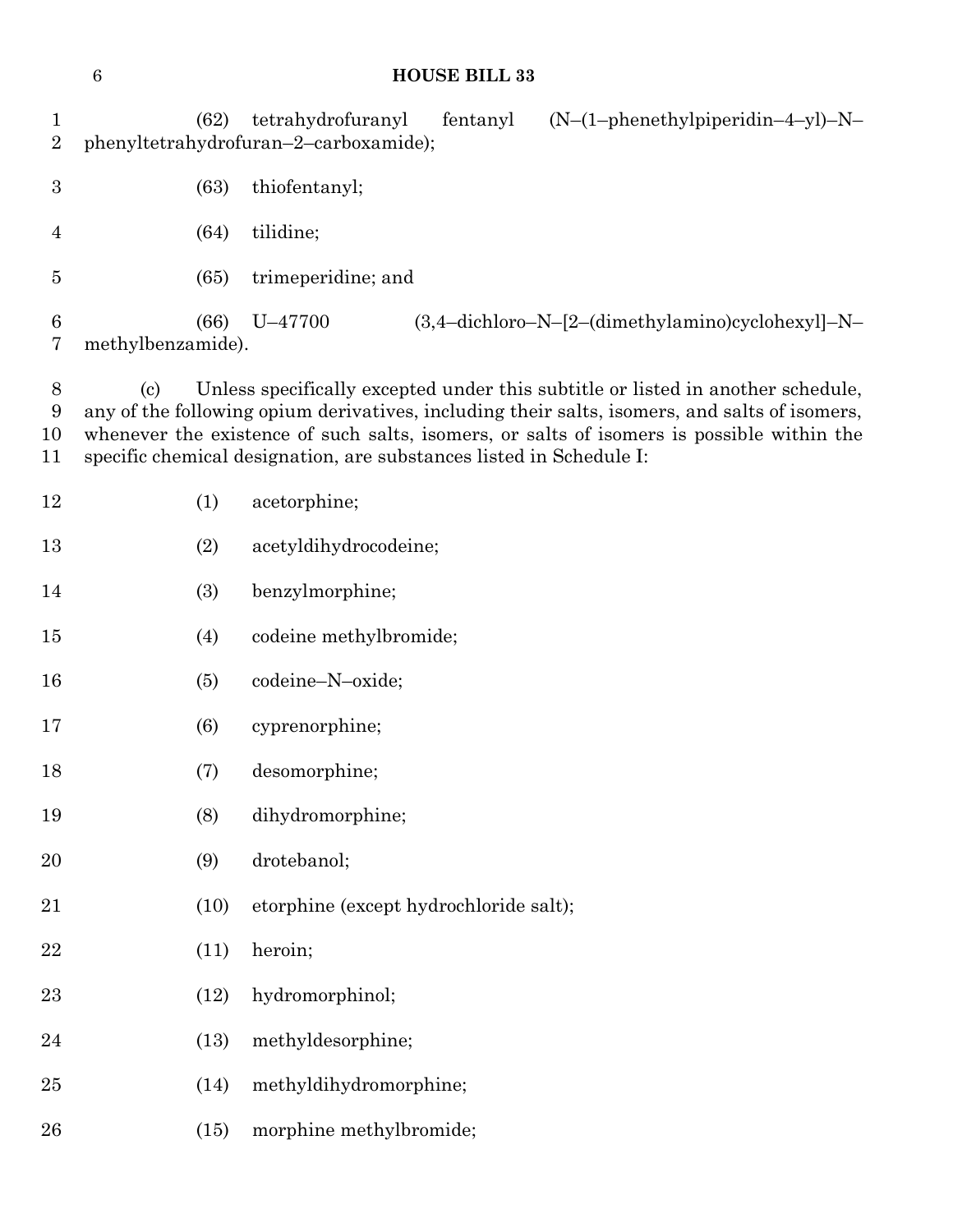| 1              |      | $(16)$ morphine methylsulfonate; |
|----------------|------|----------------------------------|
| $\overline{2}$ |      | $(17)$ morphine-N-oxide;         |
| 3              |      | $(18)$ myrophine;                |
| $\overline{4}$ |      | (19) nicocodeine;                |
| 5              |      | $(20)$ nicomorphine;             |
| 6              |      | $(21)$ normorphine;              |
| 7              |      | $(22)$ pholcodine; and           |
| 8              | (23) | thebacon.                        |

 (d) Unless specifically excepted under this subtitle or listed in another schedule, any material, compound, mixture, or preparation that contains any quantity of the following hallucinogenic substances, or that contains any of its salts, isomers, including optical, position, and geometric isomers, or salts of isomers, whenever the existence of such salts, isomers, or salts of isomers is possible within the specific chemical designation, is a substance listed in Schedule I:

| 15 | (1)  | alpha-ethyltryptamine;                                 |
|----|------|--------------------------------------------------------|
| 16 | (2)  | 4-bromo-2,5-dimethoxy-amphetamine;                     |
| 17 | (3)  | 4-bromo-2,5-dimethoxyphenethylamine;                   |
| 18 | (4)  | 2,5-dimethoxyamphetamine;                              |
| 19 | (5)  | 2,5-dimethoxy-4-ethylamphetamine (DOET);               |
| 20 | (6)  | 2,5-dimethoxy-4-(n)-propylthiophenethylamine (2C-T-7); |
| 21 | (7)  | 4-methoxyamphetamine (PMA);                            |
| 22 | (8)  | 5-methoxy-3,4-methylenedioxy-amphetamine;              |
| 23 | (9)  | 4-methyl-2,5-dimethoxy-amphetamine;                    |
| 24 | (10) | 3,4-methylenedioxy amphetamine;                        |
| 25 | (11) | 3,4-methylenedioxymethamphetamine (MDMA);              |
| 26 | (12) | 3,4-methylenedioxy-N-ethylamphetamine (MDA);           |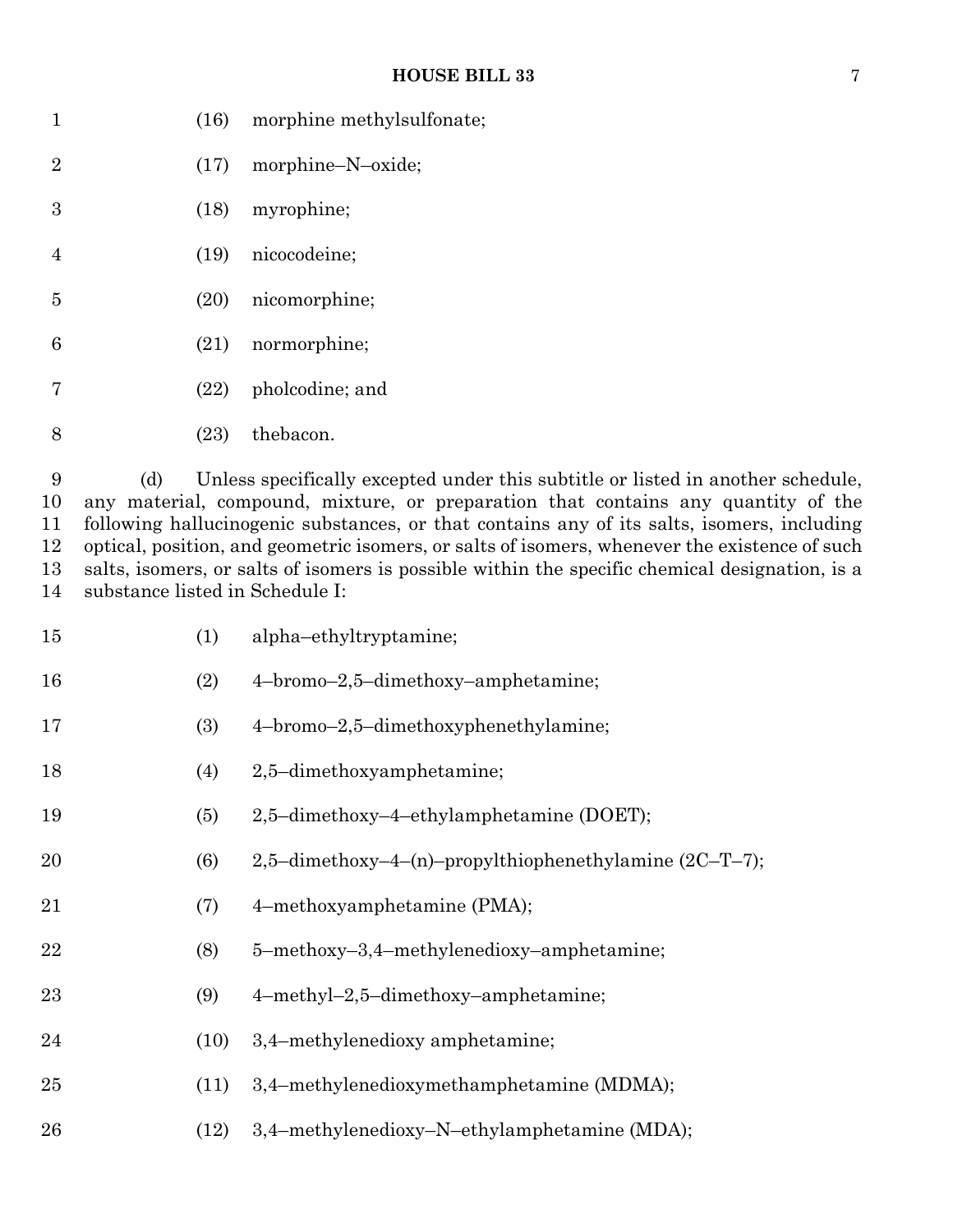|                      | $8\phantom{1}$          |      | <b>HOUSE BILL 33</b>                                                                                                                                                                                                                                                                                                      |
|----------------------|-------------------------|------|---------------------------------------------------------------------------------------------------------------------------------------------------------------------------------------------------------------------------------------------------------------------------------------------------------------------------|
| $\mathbf{1}$         |                         | (13) | N-hydroxy-3,4-methylenedioxyamphetamine;                                                                                                                                                                                                                                                                                  |
| $\overline{2}$       |                         | (14) | 3,4,5-trimethoxyamphetamine;                                                                                                                                                                                                                                                                                              |
| $\boldsymbol{3}$     |                         | (15) | 5-methoxy-N, N-dimethyltryptamine;                                                                                                                                                                                                                                                                                        |
| 4                    |                         | (16) | alpha-methyltryptamine (AMT);                                                                                                                                                                                                                                                                                             |
| $\overline{5}$       |                         | (17) | bufotenine;                                                                                                                                                                                                                                                                                                               |
| 6                    |                         | (18) | diethyltryptamine (DET);                                                                                                                                                                                                                                                                                                  |
| 7                    |                         | (19) | dimethyltryptamine (DMT);                                                                                                                                                                                                                                                                                                 |
| 8                    |                         | (20) | 5-methoxy-N, N-diisopropyltryptamine (5-MeO-DIPT);                                                                                                                                                                                                                                                                        |
| $\boldsymbol{9}$     |                         | (21) | ibogaine;                                                                                                                                                                                                                                                                                                                 |
| 10                   |                         | (22) | lysergic acid diethylamide;                                                                                                                                                                                                                                                                                               |
| 11                   |                         | (23) | marijuana;                                                                                                                                                                                                                                                                                                                |
| 12                   |                         | (24) | mescaline;                                                                                                                                                                                                                                                                                                                |
| 13                   |                         | (25) | parahexyl-7374;                                                                                                                                                                                                                                                                                                           |
| 14<br>15<br>16<br>17 |                         | (26) | peyote (meaning all parts of the plant presently classified botanically<br>as Lophophora williamsii lemaire, whether growing or not, the seeds thereof, any extract<br>from any part of such plant, and every compound, manufacture, salt, derivative, mixture,<br>or preparation of such plant, its seeds, or extracts); |
| 18                   |                         | (27) | N-ethyl-3-piperidyl benzilate;                                                                                                                                                                                                                                                                                            |
| 19                   |                         | (28) | N-methyl-3-piperidyl benzilate;                                                                                                                                                                                                                                                                                           |
| 20                   |                         | (29) | psilocybin;                                                                                                                                                                                                                                                                                                               |
| 21                   |                         | (30) | psilocyn;                                                                                                                                                                                                                                                                                                                 |
| 22                   |                         | (31) | tetrahydrocannabinols;                                                                                                                                                                                                                                                                                                    |
| 23<br>24             | phenylcyclohexylamine); | (32) | ethylamine<br>analog<br>phencyclidine<br>$(N-ethyl-1-$<br>of                                                                                                                                                                                                                                                              |
| 25<br>26             | pyrrolidine);           | (33) | pyrrolidine<br>phencyclidine $(1-(1-phenylcyclohexyl)-$<br>analog<br>of                                                                                                                                                                                                                                                   |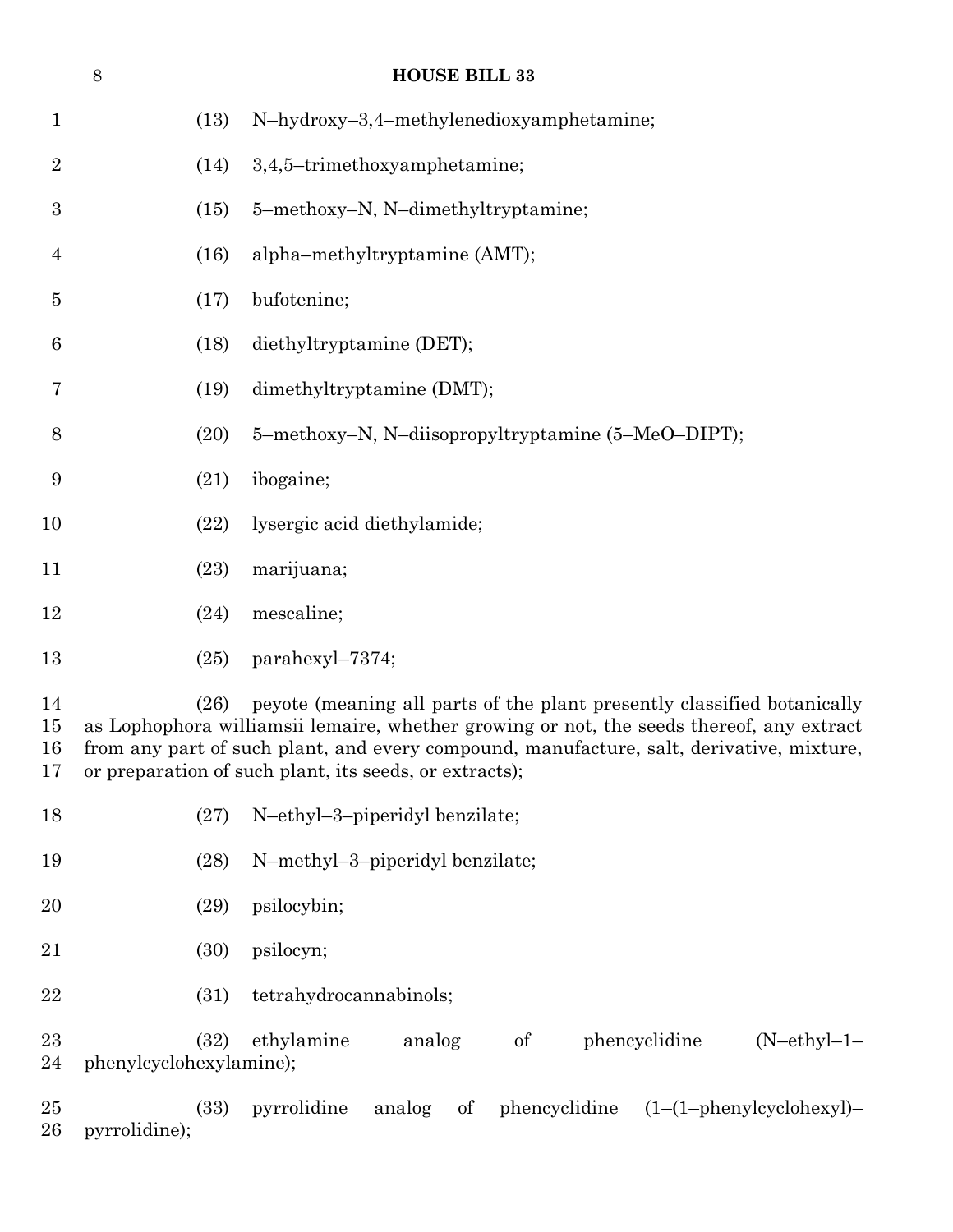| $\mathbf{1}$<br>$\sqrt{2}$ | piperidine); | (34) | thiophene analog of phencyclidine $(1-[1-(2-thienyl)-cyclohexyl]-$                                           |
|----------------------------|--------------|------|--------------------------------------------------------------------------------------------------------------|
| $\sqrt{3}$                 |              | (35) | 1-[1-(2-thienyl)cyclohexyl]pyrrolidine;                                                                      |
| $\overline{4}$             |              | (36) | 4-methylmethcathinone (mephedrone);                                                                          |
| $\bf 5$                    |              | (37) | 3, 4-methylenedioxypyrovalerone (MDPV);                                                                      |
| $\boldsymbol{6}$           |              | (38) | $2-(2,5-dimensional$ -dimethoxy-4-ethylphenyl) ethanamine (2C-E);                                            |
| 7                          |              | (39) | $2-(2,5$ -dimethoxy-4-methylphenyl) ethanamine (2C-D);                                                       |
| 8                          |              | (40) | 2-(4-chloro-2,5-dimethoxyphenyl) ethanamine (2C-C);                                                          |
| $\boldsymbol{9}$           |              | (41) | $2-(4-iodo-2,5-dimethoxyphenyl)$ ethanamine $(2C-I);$                                                        |
| 10                         |              | (42) | 2-[4-(ethylthio)-2,5-dimethoxyphenyl] ethanamine (2C-T-2);                                                   |
| 11                         |              | (43) | 2-[4-(isopropylthio)-2,5-dimethoxyphenyl] ethanamine (2C-T-4);                                               |
| 12                         |              | (44) | $2-(2,5$ -dimethoxyphenyl) ethanamine (2C-H);                                                                |
| 13                         |              | (45) | $2-(2,5-dimensional$ -dimethoxy-4-nitro-phenyl) ethanamine (2C-N);                                           |
| 14                         |              | (46) | 2-(2,5-dimethoxy-4-(n)-propylphenyl) ethanamine (2C-P);                                                      |
| 15                         |              | (47) | 3,4-methylenedioxy-N-methylcathinone (methylone);                                                            |
| 16<br>17                   | $(UR-144);$  | (48) | $(1-pentyl-1H-indol-3-yl)$ $(2,2,3,3-tetramethylcyclopropyl)$ methanone                                      |
| 18<br>19                   |              | (49) | $[1-(5-fluoro-pentyl)-1H-indol-3-yl](2,2,3,3-tetramethylcyclopropyl)$<br>methanone (5-fluoro-UR-144, XLR11); |
| 20<br>21                   | AKB48);      | (50) | N-(1-adamantyl)-1-pentyl-1H-indazole-3-carboxamide (APINACA,                                                 |
| 22                         |              | (51) | quinolin-8-yl 1-pentyl-1H-indole-3-carboxylate (PB-22);                                                      |
| $23\,$<br>24               | $PB-22$ ;    | (52) | quinolin-8-yl 1-(5-fluoropentyl)-1H-indole-3-carboxylate (5-fluoro-                                          |
| $25\,$<br>26               |              | (53) | N-(1-amino-3-methyl-1-oxobutan-2-yl)-1-(4-fluorobenzyl)-1H-<br>indazole-3-carboxamide (AB-FUBINACA);         |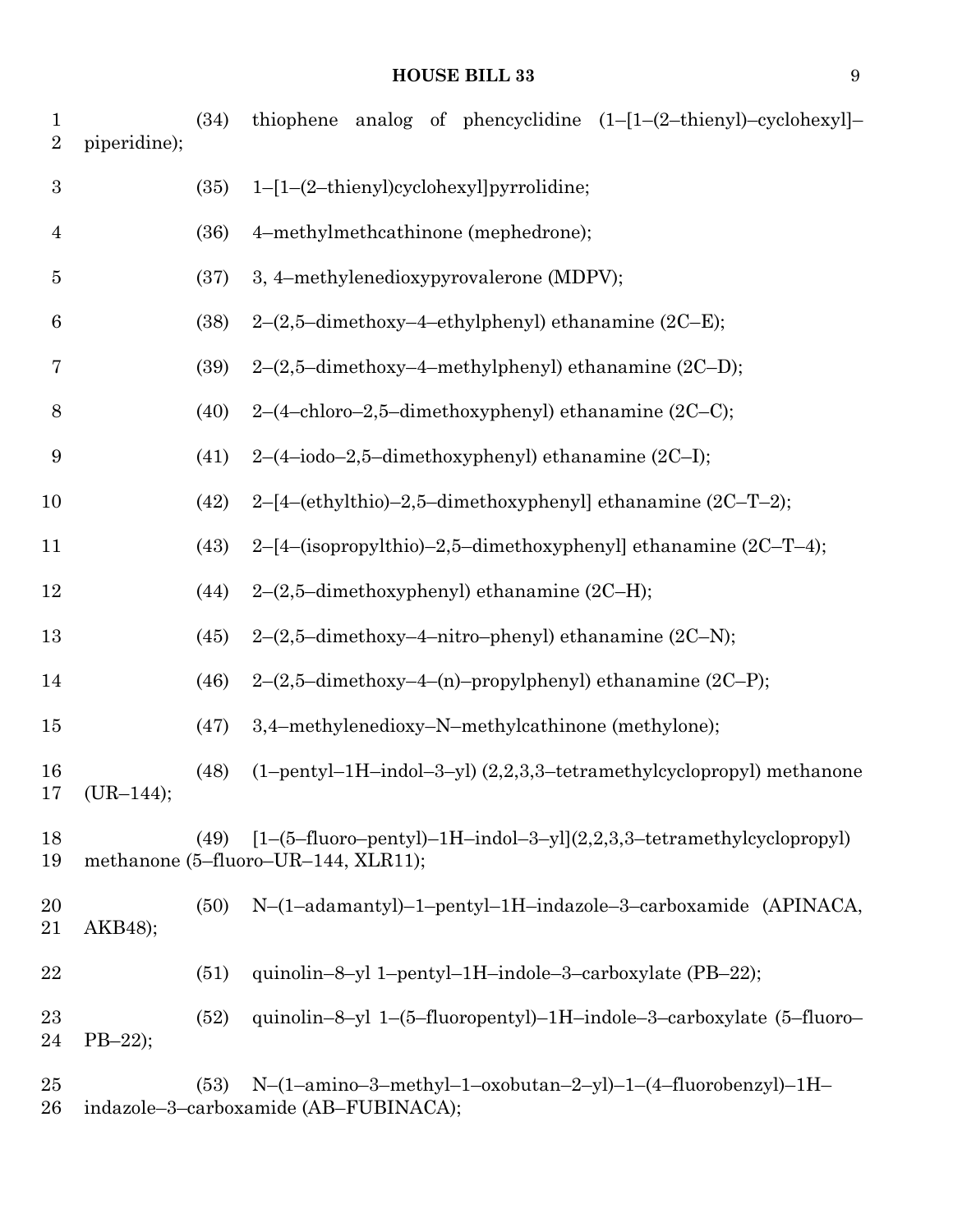| $\mathbf{1}$<br>$\overline{2}$     |                                  | 3-dimethyl-1-oxobutan-2-yl)-1-pentyl-1H-<br>$(54)$ N- $(1-annino-3,$<br>indazole-3-carboxamide (ADB-PINACA);                                                                                                                     |
|------------------------------------|----------------------------------|----------------------------------------------------------------------------------------------------------------------------------------------------------------------------------------------------------------------------------|
| $\boldsymbol{3}$<br>$\overline{4}$ | (55)<br>$(25I-NBOME);$           | 2-(4-iodo-2,5-dimethoxyphenyl)-N-(2-methoxybenzyl)<br>ethanamine                                                                                                                                                                 |
| $\overline{5}$<br>$\boldsymbol{6}$ | (56)<br>$(25C-NBOME);$           | 2-(4-chloro-2,5-dimethoxyphenyl)-N-(2-methoxybenzyl) ethanamine                                                                                                                                                                  |
| 7<br>8                             | (57)<br>$(25B-NBOME);$           | 2-(4-bromo-2,5-dimethoxyphenyl)-N-(2-methoxybenzyl) ethanamine                                                                                                                                                                   |
| 9<br>10<br>11                      | (58)                             | marijuana extract (meaning an extract containing one or more<br>cannabinoids that has been derived from any plant of the genus cannabis, other than the<br>separated resin, whether crude or purified, obtained from the plant); |
| 12                                 | (59)                             | 4-methyl-N-ethylcathinone (4-MEC);                                                                                                                                                                                               |
| 13                                 | (60)                             | 4-methyl-alpha-pyrrolidinopropiophenone (4-MePPP);                                                                                                                                                                               |
| 14                                 | (61)                             | alpha-pyrrolidinopentiophenone (alpha-PVP);                                                                                                                                                                                      |
| 15                                 | (62)                             | $1-(1,3-\text{benzodioxol}-5-\text{yl})-2-(\text{methylamino}) \text{ butan}-1-\text{one (butylone)};$                                                                                                                           |
| 16                                 | (63)                             | 2-(methylamino)-1-phenylpentan-1-one (pentedrone);                                                                                                                                                                               |
| 17                                 | (64)                             | $1-(1,3-\text{benzodioxol}-5-\text{yl})-2-(\text{methylamino})$ pentan-1-one (pentylone);                                                                                                                                        |
| 18                                 | (65)                             | 4-fluoro-N-methylcathinone (flephedrone);                                                                                                                                                                                        |
| 19                                 | (66)                             | 3-fluoro-N-methylcathinone (3-FMC);                                                                                                                                                                                              |
| 20                                 | (67)                             | 1-(naphthalen-2-yl)-2-(pyrrolidin-1-yl)pentan-1-one (naphyrone);                                                                                                                                                                 |
| 21                                 | (68)                             | alpha-pyrrolidinobutiophenone (alpha-PBP);                                                                                                                                                                                       |
| 22<br>$^{23}$                      | (69)                             | $N-(1-amino-3-methyl-1-oxobutan-2-yl)-1-(cyclohexylmethyl)-1H-$<br>indazole-3-carboxamide (AB-CHMINACA);                                                                                                                         |
| 24<br>$25\,$                       | (70)<br>carboxamide (AB-PINACA); | N-(1-amino-3-methyl-1-oxobutan-2-yl)-1-pentyl-1H-indazole-3-                                                                                                                                                                     |
| 26<br>$27\,$                       | (71)<br>(THJ-2201); and          | [1-(5-fluoropentyl)-1H-indazol-3-yl](naphthalen-1-yl)methanone                                                                                                                                                                   |
| 28<br>29                           | (72)                             | N-(1-amino-3,3-dimethyl-1-oxobutan-2-yl)-1-(cyclohexylmethyl)-<br>1H-indazole-3-carboxamide (MAB-CHMINACA).                                                                                                                      |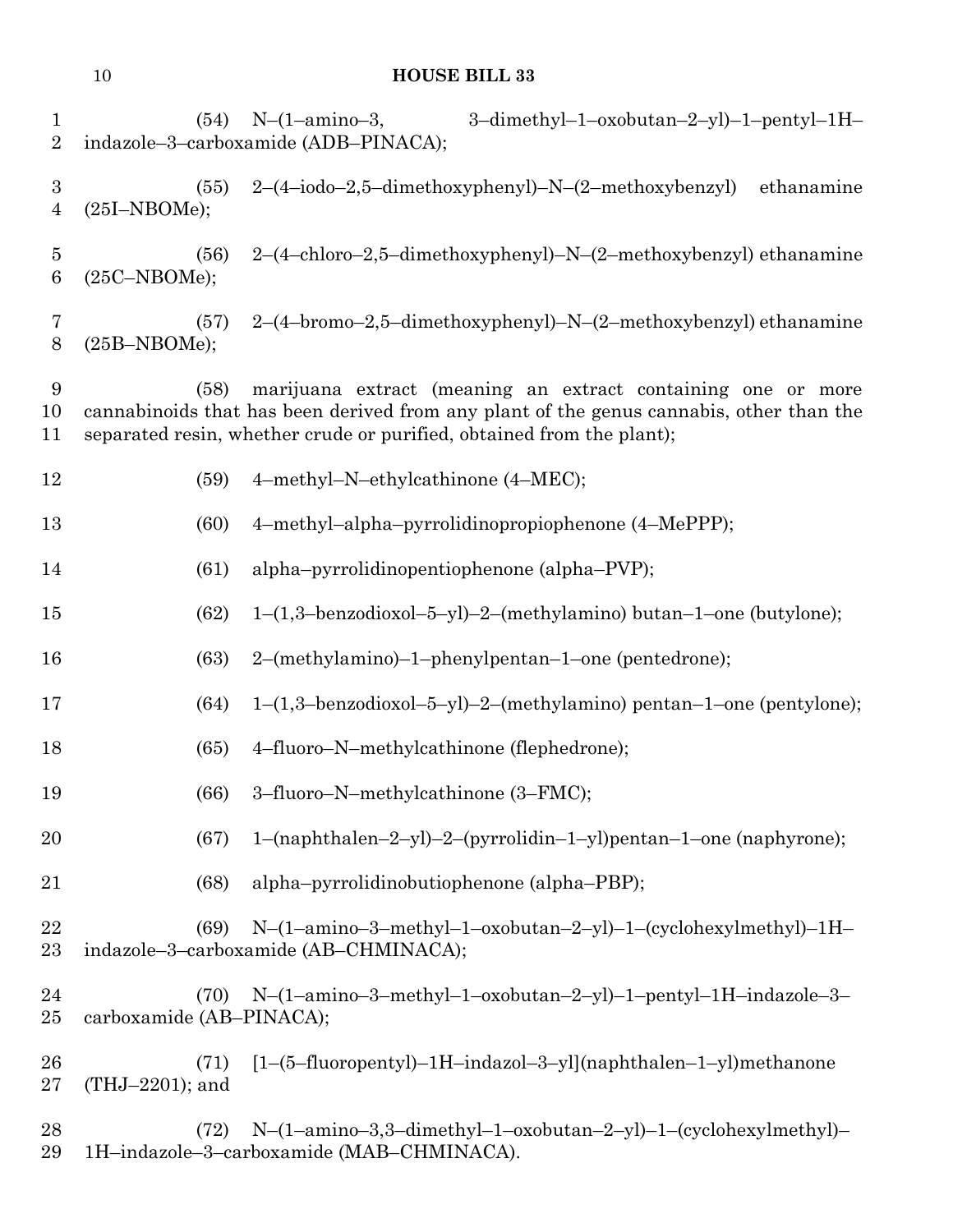(e) Unless specifically excepted under this subtitle or listed in another schedule, a material, compound, mixture, or preparation that contains any quantity of the following substances having depressant effects on the central nervous system, or that contains its salts, isomers, or salts of isomers, whenever the existence of such salts, isomers, or salts of isomers is possible within the specific chemical designation, is a substance listed in Schedule I:

- (1) gamma–hydroxybutyric acid (GHB);
- (2) mecloqualone; and
- (3) methaqualone.

 (f) Unless specifically excepted or listed in another schedule, any material, compound, mixture, or preparation that contains any quantity of the following substances having a stimulant effect on the central nervous system, or that contains its salts, isomers, or salts of isomers, is a substance listed in Schedule I:

- 14 (1) aminorex;
- (2) N–benzylpiperazine (BZP);
- (3) cathinone;
- (4) fenethylline;
- (5) methcathinone;
- (6) (±)cis–4–methylaminorex ((±)cis–4,5–dihydro–4–methyl–5–phenyl–2– oxazolamine);
- 
- (7) N–ethylamphetamine; and
- (8) N, N–dimethylamphetamine.

 (g) Unless specifically excepted under this subtitle or listed in another schedule, any material, compound, mixture, or preparation that contains any quantity of the following substances, or that contains their salts, isomers, or salts of isomers, whenever the existence of such salts, isomers, or salts of isomers is possible within the specific chemical designation, is a substance listed in Schedule I:

 (1) 5–(1, 1–dimethylheptyl)–2–[(1R,3S)–3–hydroxycyclohexyl]–phenol (CP–47,497);

 (2) 5–(1,1–dimethyloctyl)–2–[(1R,3S)–3–hydroxycyclohexyl]–phenol (CP– 47,497 C8 homolog);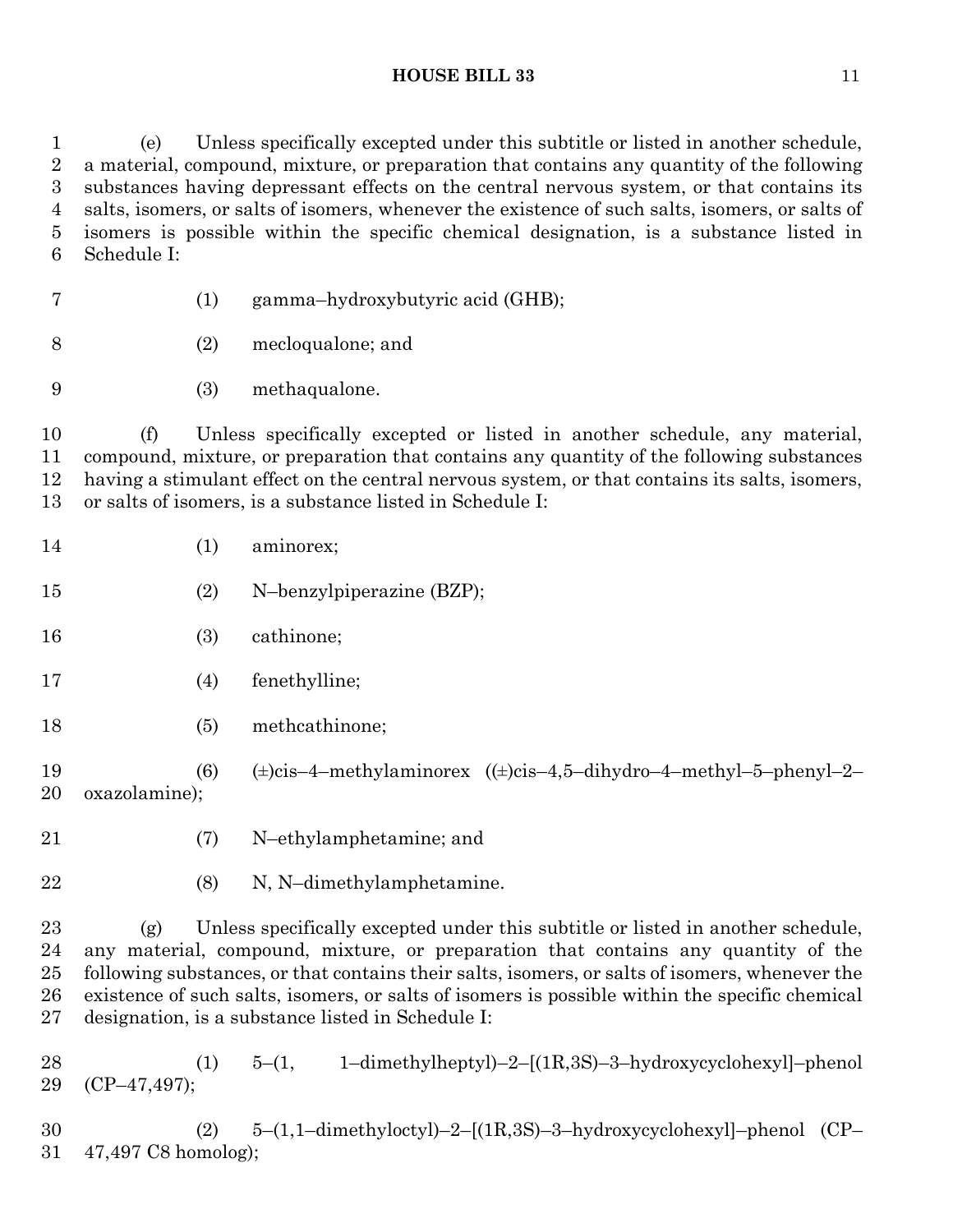| $\mathbf{1}$         | (3)                   |      | 1-pentyl-3-(1-naphthoyl) indole (JWH-018 and AM678);                                                                                                                                                                                                                                                                                |
|----------------------|-----------------------|------|-------------------------------------------------------------------------------------------------------------------------------------------------------------------------------------------------------------------------------------------------------------------------------------------------------------------------------------|
| $\sqrt{2}$           | (4)                   |      | 1-butyl-3-(1-naphthoyl) indole (JWH-073);                                                                                                                                                                                                                                                                                           |
| $\boldsymbol{3}$     | (5)                   |      | 1-hexyl-3-(1-naphthoyl) indole (JWH-019);                                                                                                                                                                                                                                                                                           |
| $\overline{4}$       | (6)                   |      | 1-[2-(4-morpholinyl)ethyl]-3-(1-naphthoyl) indole (JWH-200);                                                                                                                                                                                                                                                                        |
| $\bf 5$              | (7)                   |      | 1-pentyl-3-(2-methoxyphenylacetyl) indole (JWH-250);                                                                                                                                                                                                                                                                                |
| $\boldsymbol{6}$     | (8)                   |      | 1-pentyl-3-[1-(4-methoxynaphthoyl)] indole (JWH-081);                                                                                                                                                                                                                                                                               |
| 7                    | (9)                   |      | 1-pentyl-3-(4-methyl-1-naphthoyl) indole (JWH-122);                                                                                                                                                                                                                                                                                 |
| $8\,$                | (10)                  |      | 1-pentyl-3-(4-chloro-1-naphthoyl) indole (JWH-398);                                                                                                                                                                                                                                                                                 |
| 9                    | (11)                  |      | 1-(5-fluoropentyl)-3-(1-naphthoyl) indole (AM2201);                                                                                                                                                                                                                                                                                 |
| 10                   | (12)                  |      | 1-(5-fluoropentyl)-3-(2-iodobenzoyl) indole (AM694);                                                                                                                                                                                                                                                                                |
| 11                   | (13)                  |      | 1-pentyl-3-[(4-methoxy)-benzoyl] indole (SR-19 and RCS-4);                                                                                                                                                                                                                                                                          |
| 12<br>13             | (14)<br>$RCS-8$ ; and |      | 1-cyclohexylethyl-3-(2-methoxyphenylacetyl) indole 7008 (SR-18 and                                                                                                                                                                                                                                                                  |
| 14                   | (15)                  |      | 1-pentyl-3-(2-chlorophenylacetyl) indole (JWH-203).                                                                                                                                                                                                                                                                                 |
| $15\,$               | $(h)$ ] $(B)$         | (1)  | In this subsection:                                                                                                                                                                                                                                                                                                                 |
| 16                   |                       | (i)  | "controlled dangerous substance analogue" means a substance:                                                                                                                                                                                                                                                                        |
| 17<br>18<br>19       | or Schedule II; and   |      | that has a chemical structure substantially similar to the<br>1.<br>chemical structure of a controlled dangerous substance [listed] DESCRIBED in Schedule I                                                                                                                                                                         |
| 20<br>21<br>22<br>23 |                       |      | that has a stimulant, depressant, or hallucinogenic effect<br>2.<br>on the central nervous system that is substantially similar to or greater than the stimulant,<br>depressant, or hallucinogenic effect on the central nervous system of a controlled dangerous<br>substance [listed] DESCRIBED in Schedule I or Schedule II; but |
| 24                   |                       | (ii) | "controlled dangerous substance analogue" does not include:                                                                                                                                                                                                                                                                         |
| 25                   |                       |      | a controlled dangerous substance;<br>1.                                                                                                                                                                                                                                                                                             |
| 26<br>$27\,$         | application; or       |      | 2.<br>a substance for which there is an approved new drug                                                                                                                                                                                                                                                                           |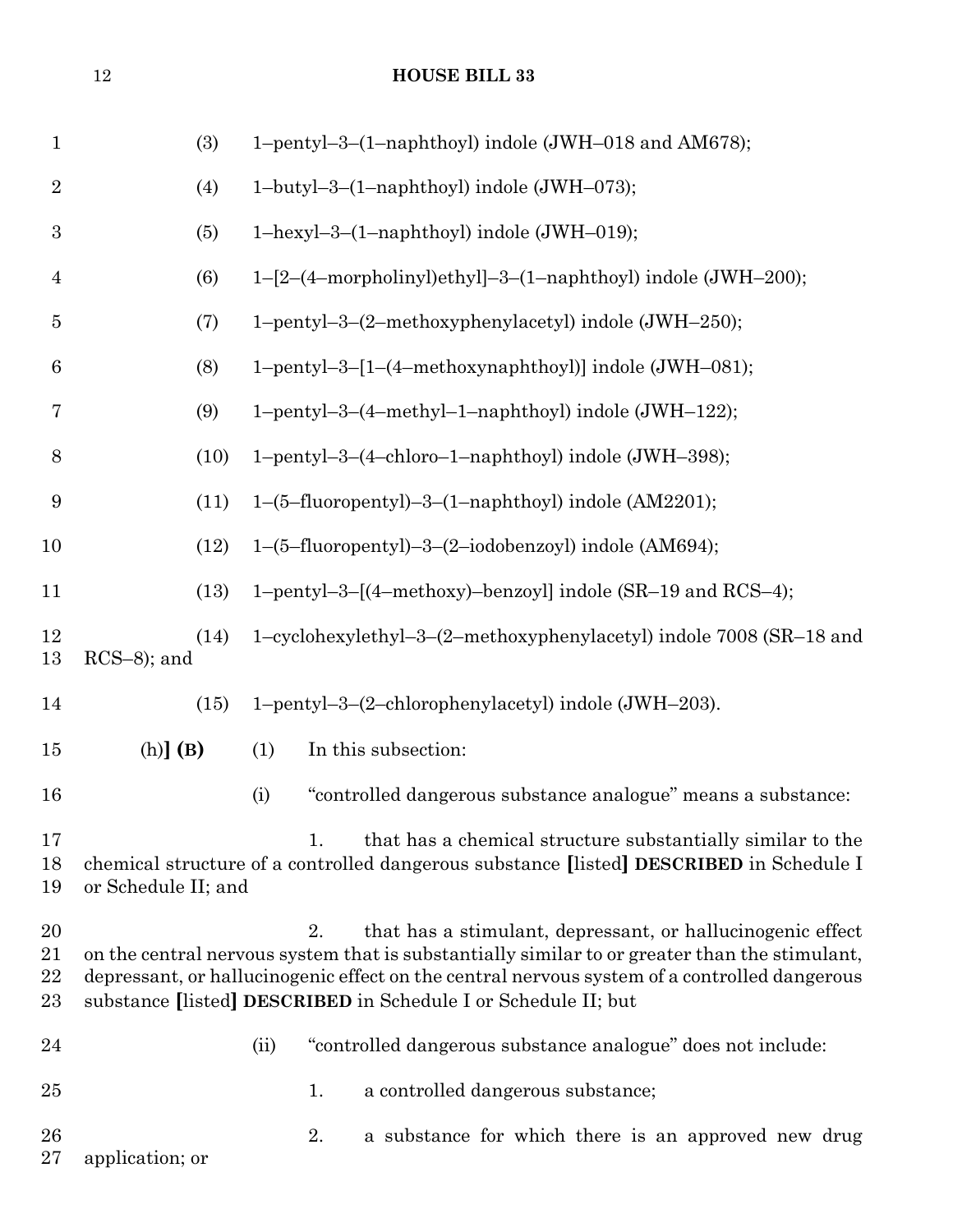|            |                                                 |                           | a substance exempted for investigational use under $\S 506$<br>3.                                                                                                                                                                                                        |
|------------|-------------------------------------------------|---------------------------|--------------------------------------------------------------------------------------------------------------------------------------------------------------------------------------------------------------------------------------------------------------------------|
|            | (2)                                             |                           | To the extent intended for human consumption, each controlled<br>dangerous substance analogue is a substance [listed] DESCRIBED in Schedule I.                                                                                                                           |
|            |                                                 |                           | The Department may not add a substance to Schedule I under $\S 5-202$                                                                                                                                                                                                    |
|            | (1)                                             |                           | a high potential for abuse of the substance;                                                                                                                                                                                                                             |
|            | (2)                                             |                           | no accepted medical use in the United States for the substance; and                                                                                                                                                                                                      |
|            | (3)                                             |                           | a lack of accepted safety for use of the substance under medical                                                                                                                                                                                                         |
| $5 - 403.$ |                                                 |                           |                                                                                                                                                                                                                                                                          |
| (a)        |                                                 |                           | Schedule II consists of each controlled dangerous substance:                                                                                                                                                                                                             |
|            | $\left[ \begin{array}{c} 1 \end{array} \right]$ |                           | listed in this section;                                                                                                                                                                                                                                                  |
| title; or  |                                                 |                           | added to Schedule II by the Department under $\S$ 5-202(b) of this                                                                                                                                                                                                       |
|            |                                                 |                           | designated as a Schedule II controlled dangerous substance by<br>the federal government unless the Department objects under $\S$ 5-202(f) of this title.                                                                                                                 |
| (a)        |                                                 |                           | Unless specifically excepted or unless listed in another schedule, any of the<br>following substances whether produced directly or indirectly by extraction from substances<br>of vegetable origin, or independently by means of chemical synthesis, or by a combination |
|            | (1)                                             |                           | opium and opiate, and any salt, compound, derivative, or preparation<br>of opium or opiate excluding apomorphine, thebaine-derived butorphanol, dextrorphan,<br>nalbuphine, naldemedine, nalmefene, naloxegol, naloxone, and naltrexone, and their                       |
|            |                                                 |                           | codeine;                                                                                                                                                                                                                                                                 |
|            |                                                 |                           | dihydroetorphine;                                                                                                                                                                                                                                                        |
|            |                                                 |                           | ethylmorphine;                                                                                                                                                                                                                                                           |
|            |                                                 |                           | etorphine hydrochloride;                                                                                                                                                                                                                                                 |
|            |                                                 | $(i)$ (C)<br>supervision. | of the Federal Food, Drug, and Cosmetic Act.<br>of this title unless the Department finds:<br>(2)] (1)<br>$(3)$ (2)<br>of extraction and chemical synthesis:<br>respective salts, but including the following:<br>(i)<br>(ii)<br>(iii)<br>(iv)                           |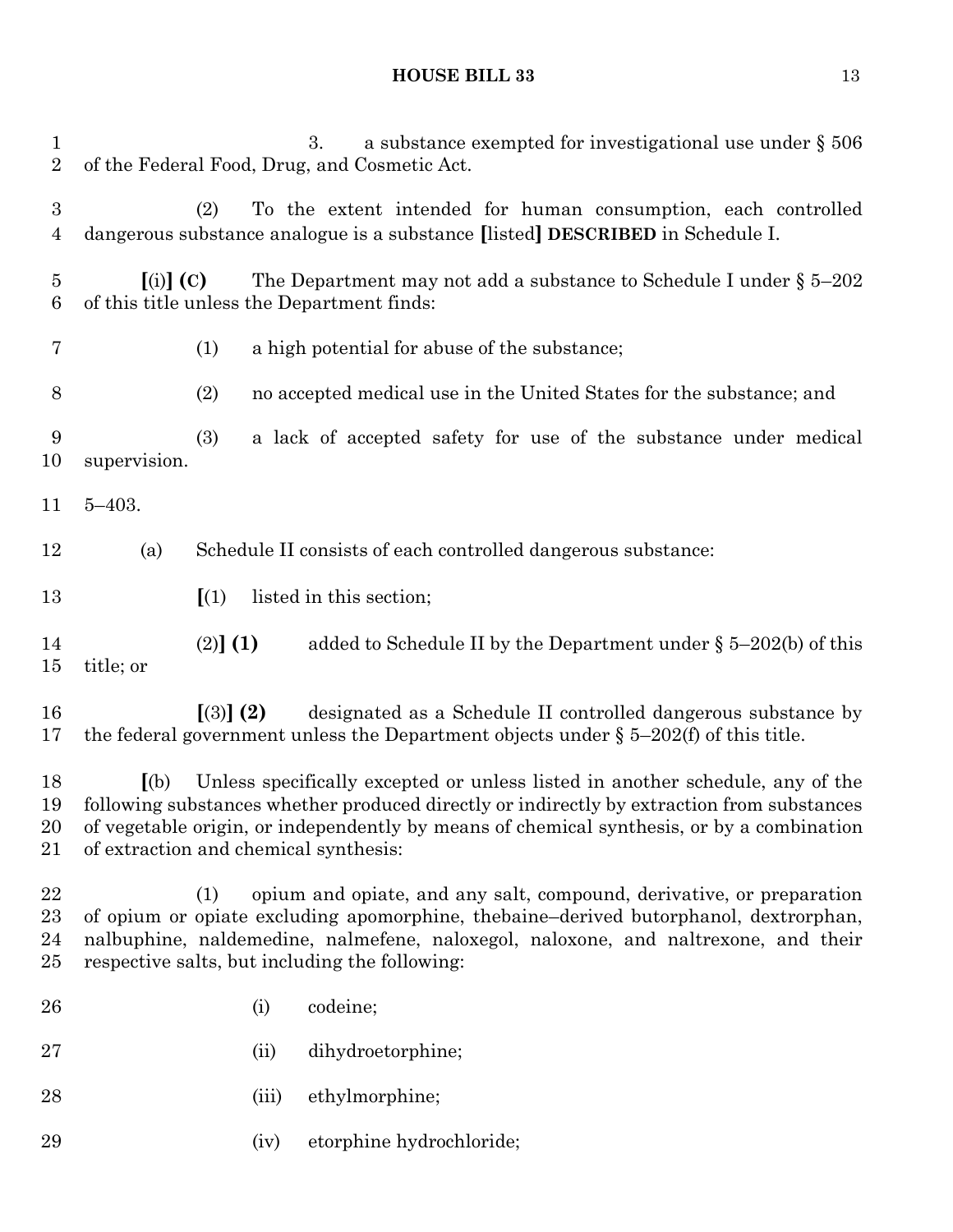| $\mathbf{1}$   |        | (v) granulated opium; |
|----------------|--------|-----------------------|
| $\overline{2}$ | (vi)   | hydrocodone;          |
| 3              | (vii)  | hydromorphone;        |
| $\overline{4}$ | (viii) | metopon;              |
| 5              | (ix)   | morphine;             |
| 6              | (x)    | opium extracts;       |
| 7              |        | (xi) opium fluid;     |
| 8              |        | (xii) oripavine;      |
| 9              |        | (xiii) oxycodone;     |
| 10             |        | (xiv) oxymorphone;    |
| 11             |        | (xv) powdered opium;  |
| 12             |        | (xvi) raw opium;      |
| 13             |        | (xvii) thebaine; and  |

14 (xviii) tincture of opium;

 (2) any salt, compound, derivative, or preparation thereof which is chemically equivalent or identical with any of the substances referred to in item (1) of this subsection, except that these substances may not include the isoquinoline alkaloids of opium;

- 
- (3) opium poppy and poppy straw;

 (4) coca leaves and any salt, compound, derivative, or preparation of coca leaves, including cocaine and ecgonine and their salts, isomers, derivatives and salts of isomers and derivatives, and any salt, compound, derivative, or preparation thereof which is chemically equivalent or identical with any of these substances, except that the substances may not include:

 (i) decocainized coca leaves or extraction of coca leaves, which extractions do not contain cocaine or ecgonine; or

(ii) ioflupane; and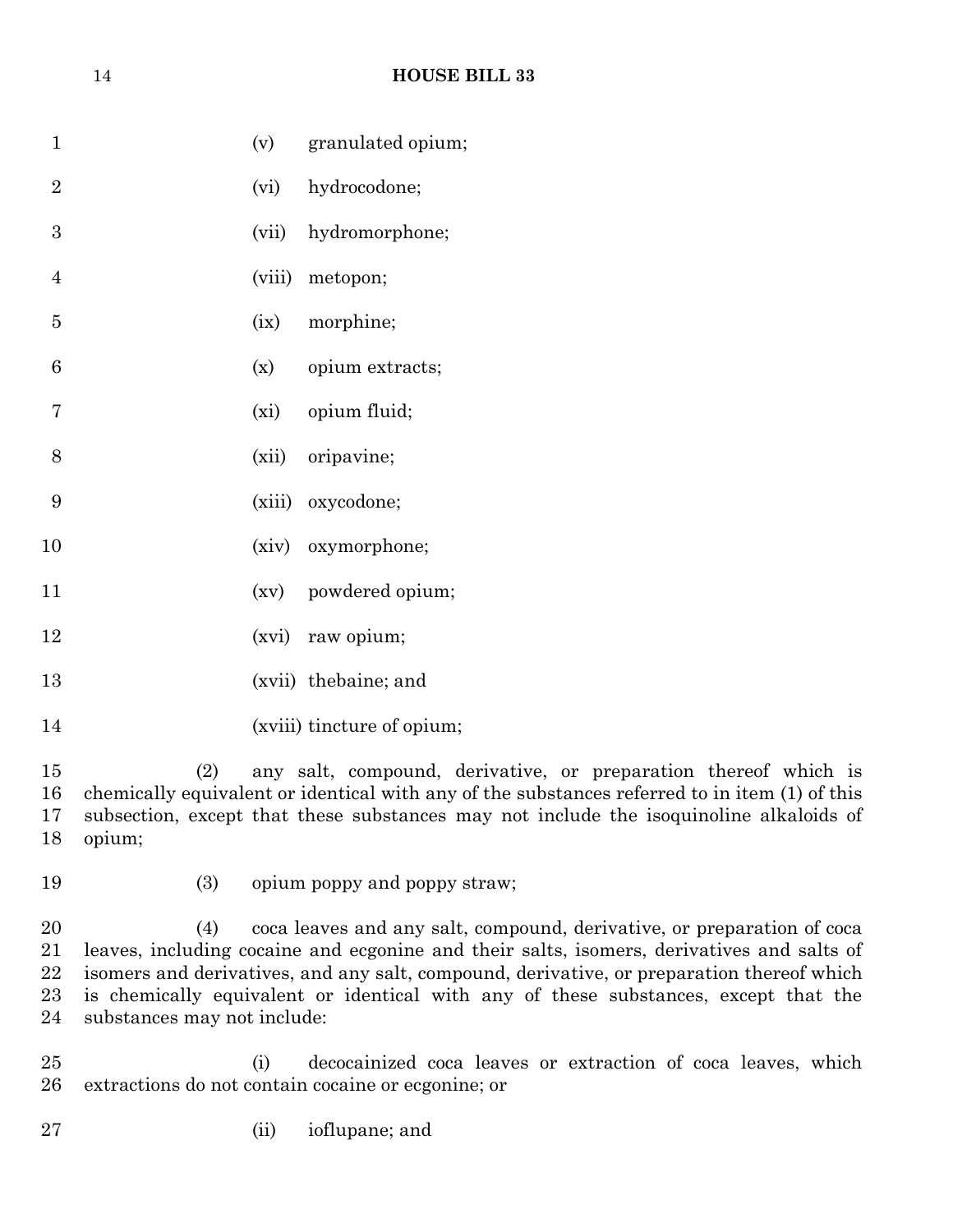(5) concentrate of poppy straw (the crude extract of poppy straw in either liquid, solid, or powder form which contains the phenanthrene alkaloids of the opium poppy).

 (c) Unless specifically excepted or unless in another schedule any of the following opiates, including its isomers, esters, ethers, salts, and salts of isomers, esters, and ethers whenever the existence of such isomers, esters, ethers, and salts is possible within the specific chemical designation, dextrorphan and levopropoxyphene excepted:

| $8\,$            |         | (1)  | alfentanil;                                                                                                                    |
|------------------|---------|------|--------------------------------------------------------------------------------------------------------------------------------|
| $\boldsymbol{9}$ |         | (2)  | alphaprodine;                                                                                                                  |
| $10\,$           |         | (3)  | anileridine;                                                                                                                   |
| 11               |         | (4)  | bezitramide;                                                                                                                   |
| 12               |         | (5)  | bulk dextropropoxyphene (non-dosage forms);                                                                                    |
| $13\,$           |         | (6)  | carfentanil;                                                                                                                   |
| 14               |         | (7)  | dihydrocodeine;                                                                                                                |
| $15\,$           |         | (8)  | diphenoxylate;                                                                                                                 |
| 16               |         | (9)  | fentanyl;                                                                                                                      |
| 17               |         | (10) | isomethadone;                                                                                                                  |
| 18               |         | (11) | levo-alphacetylmethadol;                                                                                                       |
| 19               |         | (12) | levomethorphan;                                                                                                                |
| 20               |         | (13) | levorphanol;                                                                                                                   |
| 21               |         | (14) | metazocine;                                                                                                                    |
| 22               |         | (15) | methadone;                                                                                                                     |
| 23<br>24         | butane; | (16) | methadone – intermediate, 4-cyano-2-dimethylamino-4, 4-diphenyl                                                                |
| 25<br>26         |         | (17) | moramide<br>intermediate,<br>2-methyl-3-morpholino-1,<br>$1 -$<br>$\overline{\phantom{m}}$<br>diphenylpropane-carboxylic acid; |
|                  |         |      |                                                                                                                                |

(18) pethidine (meperidine);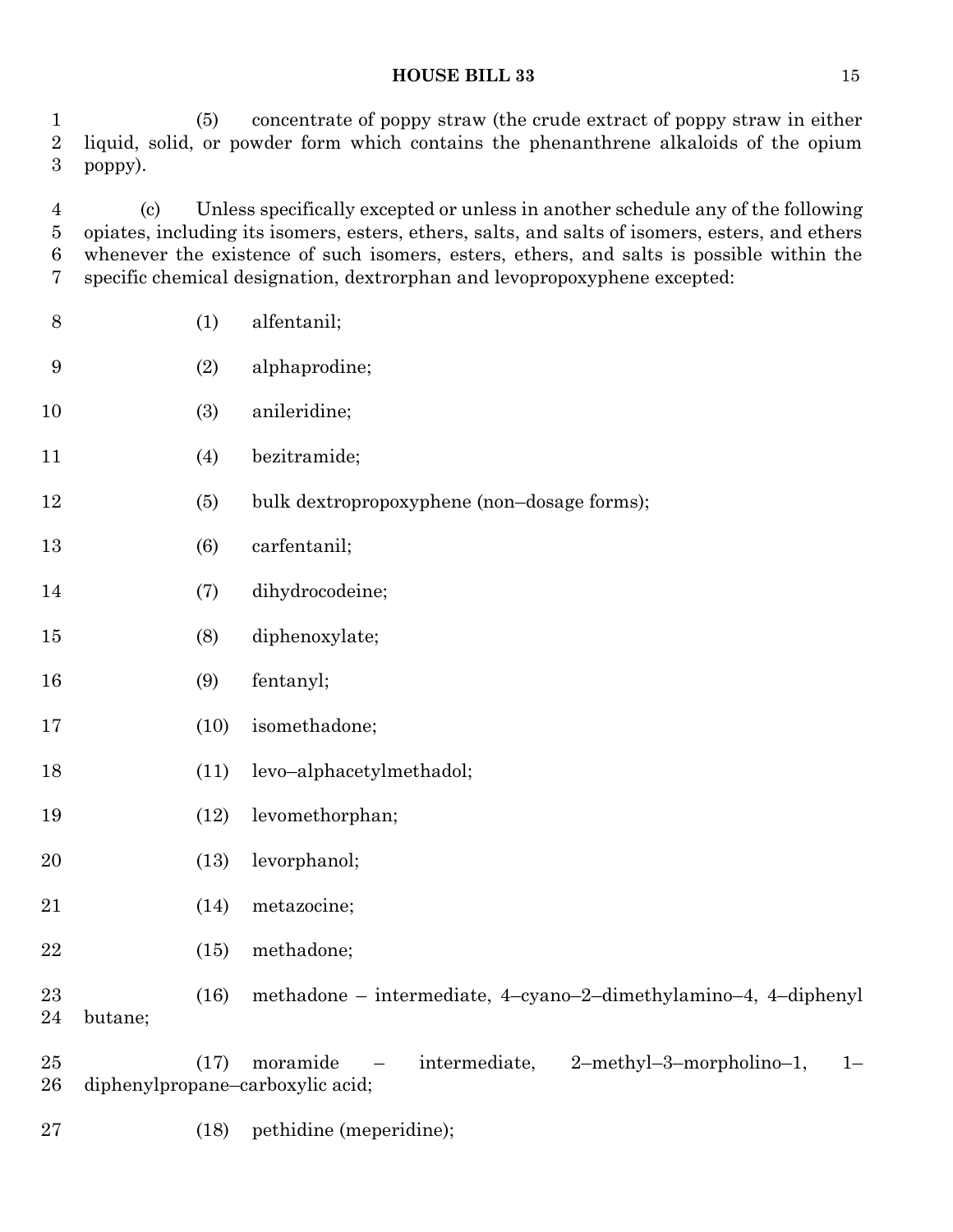|                                    | 16                                                                                                                                                                                                                                                                                   |      | <b>HOUSE BILL 33</b>                                                                                                                                                                                                                                                                                                                                        |  |  |  |
|------------------------------------|--------------------------------------------------------------------------------------------------------------------------------------------------------------------------------------------------------------------------------------------------------------------------------------|------|-------------------------------------------------------------------------------------------------------------------------------------------------------------------------------------------------------------------------------------------------------------------------------------------------------------------------------------------------------------|--|--|--|
| $\mathbf{1}$                       |                                                                                                                                                                                                                                                                                      | (19) | pethidine – intermediate – A, 4-cyano-1-methyl-4-phenylpiperidine;                                                                                                                                                                                                                                                                                          |  |  |  |
| $\overline{2}$                     |                                                                                                                                                                                                                                                                                      | (20) | pethidine - intermediate - B, ethyl-4-phenylpiperidine-4-carboxylate;                                                                                                                                                                                                                                                                                       |  |  |  |
| $\boldsymbol{3}$<br>$\overline{4}$ | carboxylic acid;                                                                                                                                                                                                                                                                     | (21) | pethidine – intermediate – C, 1-methyl-4-phenylpiperidine-4-                                                                                                                                                                                                                                                                                                |  |  |  |
| $\overline{5}$                     |                                                                                                                                                                                                                                                                                      | (22) | phenazocine;                                                                                                                                                                                                                                                                                                                                                |  |  |  |
| 6                                  |                                                                                                                                                                                                                                                                                      | (23) | piminodine;                                                                                                                                                                                                                                                                                                                                                 |  |  |  |
| 7                                  |                                                                                                                                                                                                                                                                                      | (24) | racemethorphan;                                                                                                                                                                                                                                                                                                                                             |  |  |  |
| 8                                  |                                                                                                                                                                                                                                                                                      | (25) | racemorphan;                                                                                                                                                                                                                                                                                                                                                |  |  |  |
| 9                                  |                                                                                                                                                                                                                                                                                      | (26) | remifentanil;                                                                                                                                                                                                                                                                                                                                               |  |  |  |
| 10                                 |                                                                                                                                                                                                                                                                                      | (27) | sulfentanil;                                                                                                                                                                                                                                                                                                                                                |  |  |  |
| 11                                 |                                                                                                                                                                                                                                                                                      | (28) | tapentadol; and                                                                                                                                                                                                                                                                                                                                             |  |  |  |
| 12                                 |                                                                                                                                                                                                                                                                                      | (29) | thiafentanil.                                                                                                                                                                                                                                                                                                                                               |  |  |  |
| 13<br>14<br>15<br>16               | (d)                                                                                                                                                                                                                                                                                  |      | Unless specifically excepted under this subtitle or listed in another schedule,<br>a substance is listed in Schedule II if the substance includes a material, compound, mixture,<br>or preparation that contains any quantity of the following substances having a potential<br>for abuse associated with a stimulant effect on the central nervous system: |  |  |  |
| 17                                 |                                                                                                                                                                                                                                                                                      | (1)  | amphetamine, its salts, optical isomers, and salts of its optical isomers;                                                                                                                                                                                                                                                                                  |  |  |  |
| 18                                 |                                                                                                                                                                                                                                                                                      | (2)  | methamphetamine, its salts, isomers, and salts of isomers;                                                                                                                                                                                                                                                                                                  |  |  |  |
| 19                                 |                                                                                                                                                                                                                                                                                      | (3)  | phenmetrazine and its salts;                                                                                                                                                                                                                                                                                                                                |  |  |  |
| 20                                 |                                                                                                                                                                                                                                                                                      | (4)  | methylphenidate; and                                                                                                                                                                                                                                                                                                                                        |  |  |  |
| 21                                 |                                                                                                                                                                                                                                                                                      | (5)  | lisdexamfetamine, its salts, isomers, and salts of isomers.                                                                                                                                                                                                                                                                                                 |  |  |  |
| 22<br>23<br>24                     | Unless specifically excepted under this subtitle or listed in another schedule,<br>(e)<br>a substance is listed in Schedule II if the substance includes a material, compound, mixture,<br>or preparation that contains any quantity of the following substances having a depressant |      |                                                                                                                                                                                                                                                                                                                                                             |  |  |  |

 or preparation that contains any quantity of the following substances having a depressant effect on the central nervous system, including its salts, isomers, and salts of isomers whenever the existence of such salts, isomers, and salts of isomers is possible within the specific chemical designation:

(1) amobarbital;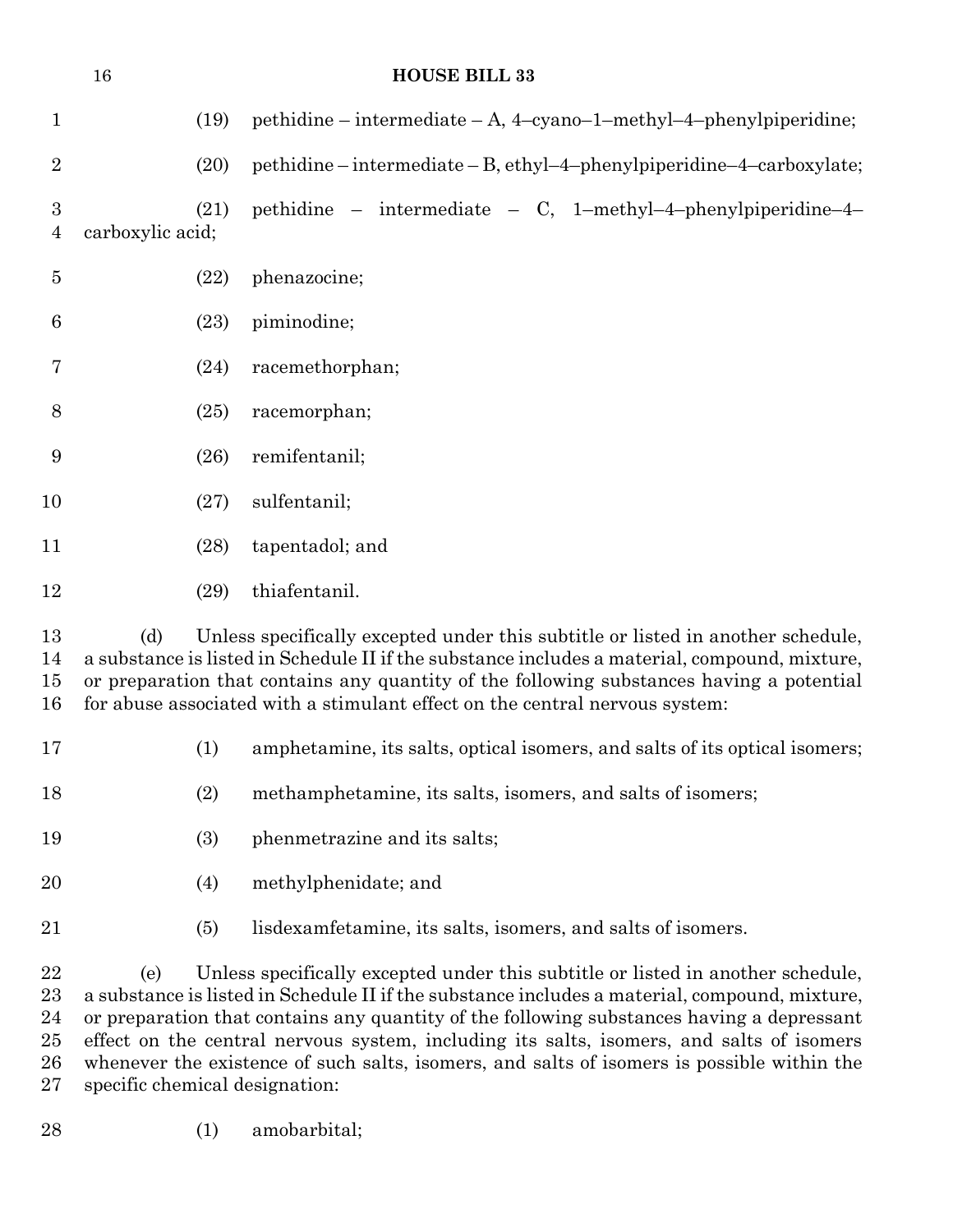| $\mathbf{1}$     |                                 | (2) | glutethimide;                                                                                                                                            |  |  |  |  |  |
|------------------|---------------------------------|-----|----------------------------------------------------------------------------------------------------------------------------------------------------------|--|--|--|--|--|
| $\boldsymbol{2}$ |                                 | (3) | pentobarbital;                                                                                                                                           |  |  |  |  |  |
| $\boldsymbol{3}$ |                                 | (4) | phencyclidine; and                                                                                                                                       |  |  |  |  |  |
| 4                |                                 | (5) | secobarbital.                                                                                                                                            |  |  |  |  |  |
| $\overline{5}$   | (f)                             |     | As listed in Schedule II under Title 21 of the Code of Federal Regulations:                                                                              |  |  |  |  |  |
| 6                |                                 | (1) | nabilone; and                                                                                                                                            |  |  |  |  |  |
| 7<br>8<br>9      | Administration.                 | (2) | dronabinol [(-)-delta-9-trans tetrahydrocannabinol] in an oral<br>solution in a drug product approved for marketing by the United States Food and Drug   |  |  |  |  |  |
| 10<br>11<br>12   | (g)<br>compound,<br>substances: |     | Unless specifically excepted or unless listed in another schedule, any material,<br>mixture, or preparation which contains any quantity of the following |  |  |  |  |  |
| 13               |                                 | (1) | immediate precursor to amphetamine and methamphetamine:                                                                                                  |  |  |  |  |  |
| 14               |                                 |     | phenylacetone; and<br>(i)                                                                                                                                |  |  |  |  |  |
| 15               |                                 |     | (ii)<br>reserved;                                                                                                                                        |  |  |  |  |  |
| 16               |                                 | (2) | immediate precursors to phencyclidine (PCP):                                                                                                             |  |  |  |  |  |
| 17               |                                 |     | (i)<br>1-phenylcyclohexylamine; and                                                                                                                      |  |  |  |  |  |
| 18               |                                 |     | (ii)<br>1-piperidinocyclohexanecarbonitrile (PCC); and                                                                                                   |  |  |  |  |  |
| 19               |                                 | (3) | immediate precursor to fentanyl:                                                                                                                         |  |  |  |  |  |
| 20               |                                 |     | 4-anilino-N-phenethylpiperidine (ANPP); and<br>(i)                                                                                                       |  |  |  |  |  |
| 21               |                                 |     | reserved.<br>(ii)                                                                                                                                        |  |  |  |  |  |
| 22<br>23         | $(h)$ ] $(B)$                   |     | The Department may not add a substance to Schedule II under $\S 5-202$<br>of this title unless the Department finds:                                     |  |  |  |  |  |
| 24               |                                 | (1) | a high potential for abuse of the substance;                                                                                                             |  |  |  |  |  |
| 25<br>26         |                                 | (2) | currently accepted medical use of the substance in the United States,<br>or currently accepted medical use with severe restrictions; and                 |  |  |  |  |  |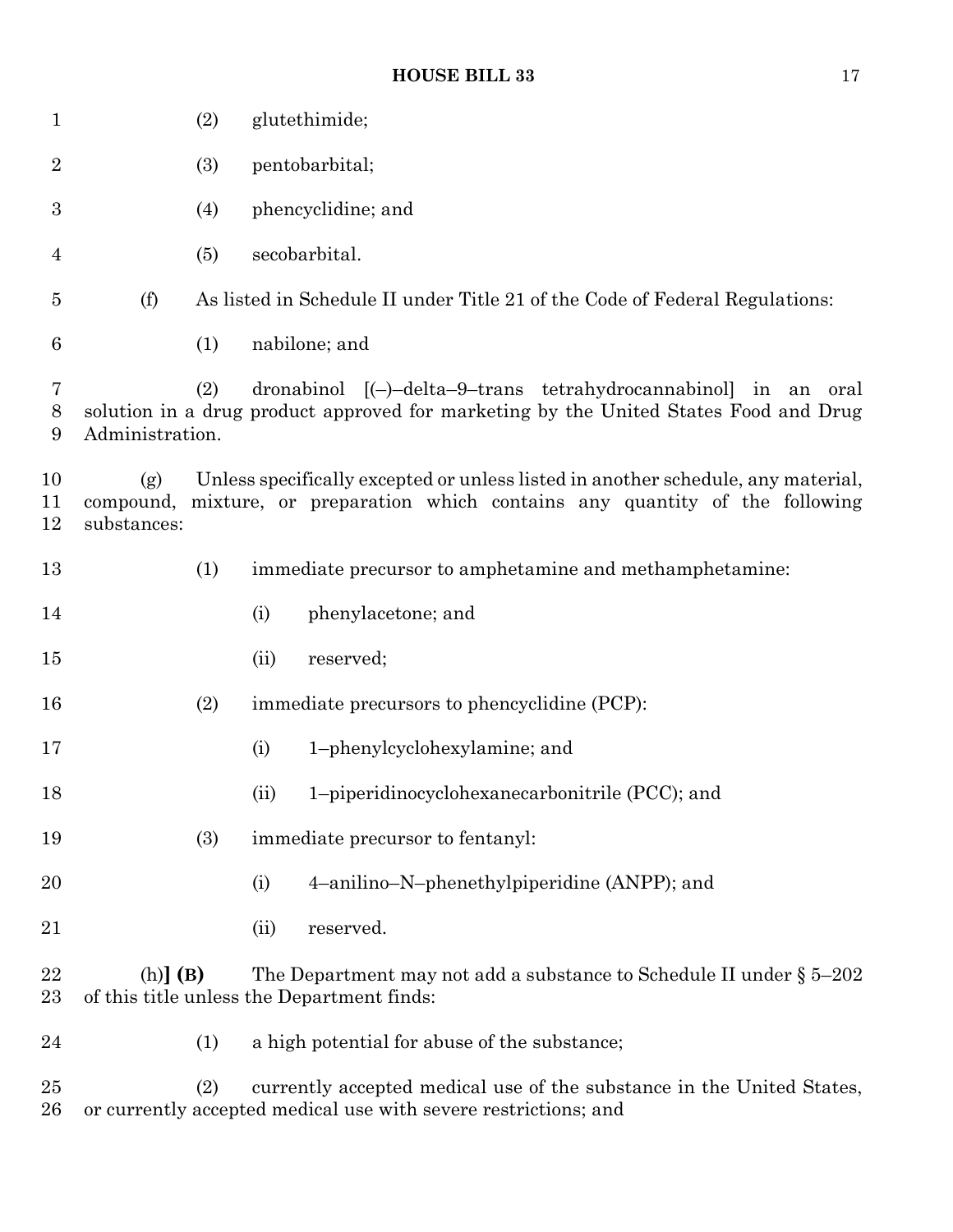|                                      | 18                                                                                                      |           | <b>HOUSE BILL 33</b>                                                                                                                                                                                                                                                                                                                                                                                                                                 |  |  |  |
|--------------------------------------|---------------------------------------------------------------------------------------------------------|-----------|------------------------------------------------------------------------------------------------------------------------------------------------------------------------------------------------------------------------------------------------------------------------------------------------------------------------------------------------------------------------------------------------------------------------------------------------------|--|--|--|
| $\mathbf{1}$<br>$\overline{2}$       | evidence that abuse of the substance may lead to severe psychological<br>(3)<br>or physical dependence. |           |                                                                                                                                                                                                                                                                                                                                                                                                                                                      |  |  |  |
| 3                                    | $5 - 404.$                                                                                              |           |                                                                                                                                                                                                                                                                                                                                                                                                                                                      |  |  |  |
| 4<br>$\overline{5}$                  | (a)                                                                                                     |           | Schedule III consists of each controlled dangerous substance by whatever<br>official name, common or usual name, chemical name, or brand name [designated]:                                                                                                                                                                                                                                                                                          |  |  |  |
| 6                                    | $\left[ \begin{array}{c} 1 \end{array} \right]$                                                         |           | listed in this section;                                                                                                                                                                                                                                                                                                                                                                                                                              |  |  |  |
| 7<br>8                               | (2)] (1)<br>title; or                                                                                   |           | added to Schedule III by the Department under $\S$ 5-202(b) of this                                                                                                                                                                                                                                                                                                                                                                                  |  |  |  |
| 9<br>10                              |                                                                                                         | $(3)$ (2) | designated as a Schedule III controlled dangerous substance by<br>the federal government unless the Department objects under $\S$ 5-202(f) of this title.                                                                                                                                                                                                                                                                                            |  |  |  |
| 11<br>12<br>13<br>14                 | (a)<br>(1)<br>effect on the central nervous system:                                                     |           | Unless specifically excepted or listed in another schedule, a substance<br>is listed in Schedule III if the substance includes a material, compound, mixture, or<br>preparation that contains any quantity of the following substances having a stimulant                                                                                                                                                                                            |  |  |  |
| $15\,$<br>16<br>17<br>18<br>19<br>20 | controlled substances;                                                                                  | (i)       | those compounds, mixtures, or preparations in dosage unit form<br>containing any stimulant substances listed in Schedule II, which compounds, mixtures, or<br>preparations were listed on August 25, 1971, as excepted compounds under $\S 1308.32$ of the<br>Code of Federal Regulations, and any other drug of the quantitative composition shown in<br>that list for those drugs or that is the same except that it contains a lesser quantity of |  |  |  |
| 21                                   |                                                                                                         | (ii)      | benzphetamine;                                                                                                                                                                                                                                                                                                                                                                                                                                       |  |  |  |
| 22                                   |                                                                                                         | (iii)     | chlorphentermine;                                                                                                                                                                                                                                                                                                                                                                                                                                    |  |  |  |
| 23                                   |                                                                                                         | (iv)      | clortermine; and                                                                                                                                                                                                                                                                                                                                                                                                                                     |  |  |  |
| 24                                   |                                                                                                         | (v)       | phendimetrazine.                                                                                                                                                                                                                                                                                                                                                                                                                                     |  |  |  |
| 25<br>26                             | (2)<br>include:                                                                                         |           | Subject to paragraph (3) of this subsection, substances in Schedule III                                                                                                                                                                                                                                                                                                                                                                              |  |  |  |
| 27                                   |                                                                                                         | (i)       | a salt of a substance listed in this subsection;                                                                                                                                                                                                                                                                                                                                                                                                     |  |  |  |
| 28<br>29                             | this subsection; or                                                                                     | (ii)      | an optical, position, or geometric isomer of a substance listed in                                                                                                                                                                                                                                                                                                                                                                                   |  |  |  |
| 30                                   |                                                                                                         | (iii)     | a salt of an isomer of a substance listed in this subsection.                                                                                                                                                                                                                                                                                                                                                                                        |  |  |  |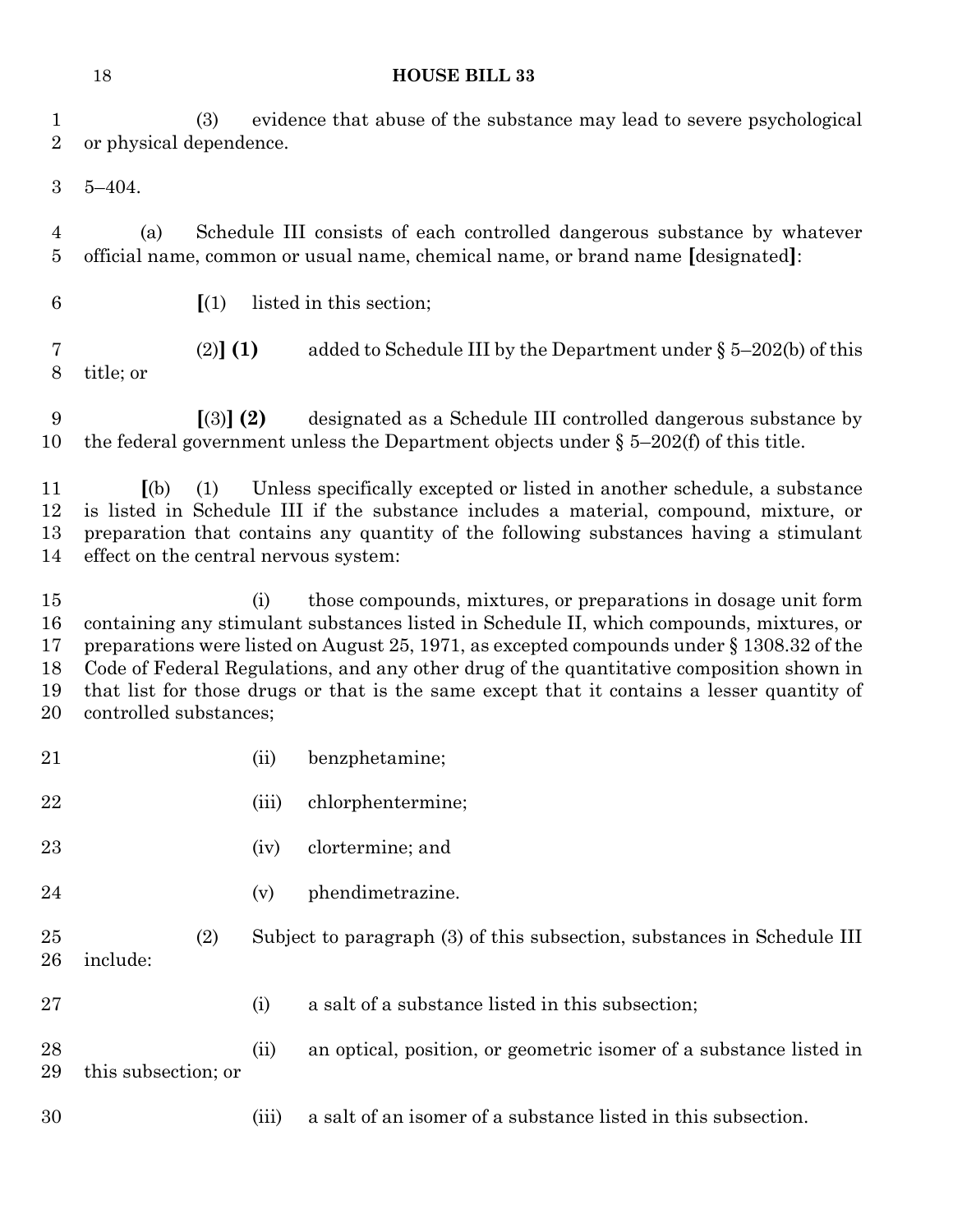(3) Unless listed in another schedule, a salt, isomer, or salt of an isomer described in paragraph (2) of this subsection may be included in Schedule III only if the existence of the salts, isomers, and salts of isomers is possible within the specific chemical designation.

 (c) Unless listed in another schedule, a substance is listed in Schedule III if the substance includes a material, compound, mixture, or preparation that contains any quantity of the following substances having a potential for abuse associated with a depressant effect on the central nervous system:

- (1) any compound, mixture, or preparation containing:
- 10 (i) amobarbital;
- 11 (ii) secobarbital;
- (iii) pentobarbital; or

 (iv) any salt thereof and one or more other active medicinal ingredients that are not listed in any schedule;

- (2) any suppository dosage form containing:
- 16 (i) amobarbital;
- 17 (ii) secobarbital;
- (iii) pentobarbital; or

 (iv) any salt of any of these drugs and approved by the U.S. Food and Drug Administration for marketing only as a suppository;

 (3) except those substances that are specifically listed in other schedules, a substance that contains any quantity of a derivative of barbituric acid, a salt of a derivative of a barbituric acid, or butalbital, including, with one or more active, nonnarcotic ingredients in recognized therapeutic amounts, (Fioricet) and (Fiorinal);

- (4) chlorhexadol;
- (5) embutramide;

 (6) any drug product containing gamma hydroxybutyric acid, including its salts, isomers, and salts of isomers, for which an application is approved under Section 505 of the Federal Food, Drug, and Cosmetic Act;

(7) ketamine, its salts, isomers, and salts of isomers;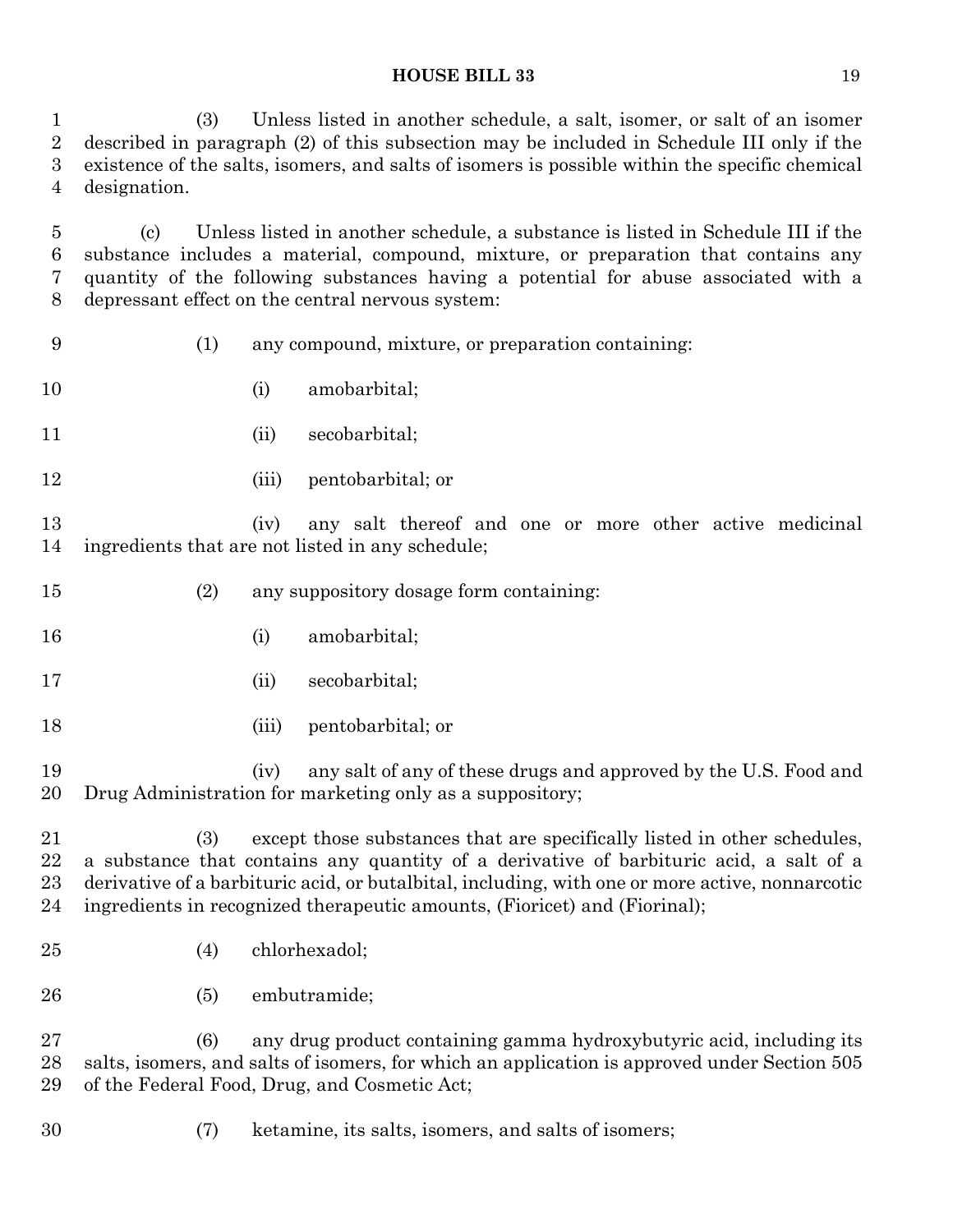| $20\,$ |      | <b>HOUSE BILL 33</b>                                                                                                                                                                                                                                        |
|--------|------|-------------------------------------------------------------------------------------------------------------------------------------------------------------------------------------------------------------------------------------------------------------|
|        | (8)  | lysergic acid;                                                                                                                                                                                                                                              |
|        | (9)  | lysergic acid amide;                                                                                                                                                                                                                                        |
|        | (10) | methyprylon;                                                                                                                                                                                                                                                |
|        | (11) | perampanel, and its salts, isomers, and salts of isomers (FYCOMPA);                                                                                                                                                                                         |
|        | (12) | sulfondiethylmethane;                                                                                                                                                                                                                                       |
|        | (13) | sulfonethylmethane;                                                                                                                                                                                                                                         |
|        | (14) | sulfonmethane; and                                                                                                                                                                                                                                          |
|        | (15) | tiletamine and zolazepam or any salt thereof, including a tiletamine-<br>zolazepam combination product (trade name Telazol).                                                                                                                                |
| (d)    |      | As listed in Schedule III under Title 21 of the Code of Federal Regulations,                                                                                                                                                                                |
| (e)    |      | Unless specifically excepted or unless listed in another schedule:                                                                                                                                                                                          |
|        | (1)  | substances listed in Schedule III include any material, compound,<br>mixture, or preparation containing any of the following narcotic drugs, or their salts<br>calculated as the free anhydrous base or alkaloid, in limited quantities as set forth below: |
|        |      | not more than 1.80 grams of codeine per 100 milliliters or not<br>(i)<br>more than 90 milligrams per dosage unit, with an equal or greater quantity of an                                                                                                   |
|        |      | not more than 1.80 grams of codeine per 100 milliliters or not<br>(ii)<br>more than 90 milligrams per dosage unit, with one or more active, nonnarcotic ingredients                                                                                         |
|        |      | not more than 1.80 grams of dihydrocodeine per 100 milliliters<br>(iii)<br>or not more than 90 milligrams per dosage unit, with one or more active, nonnarcotic<br>ingredients in recognized therapeutic amounts;                                           |
|        |      | (iv)<br>not more than 300 milligrams of ethylmorphine per 100<br>milliliters or not more than 15 milligrams per dosage unit, with one or more active,<br>nonnarcotic ingredients in recognized therapeutic amounts;                                         |
|        |      | not more than 500 milligrams of opium per 100 milliliters or per<br>(v)<br>100 grams, or not more than 25 milligrams per dosage unit, with one or more active,<br>nonnarcotic ingredients in recognized therapeutic amounts;                                |
|        |      | nalorphine 9400.<br>isoquinoline alkaloid of opium;<br>in recognized therapeutic amounts;                                                                                                                                                                   |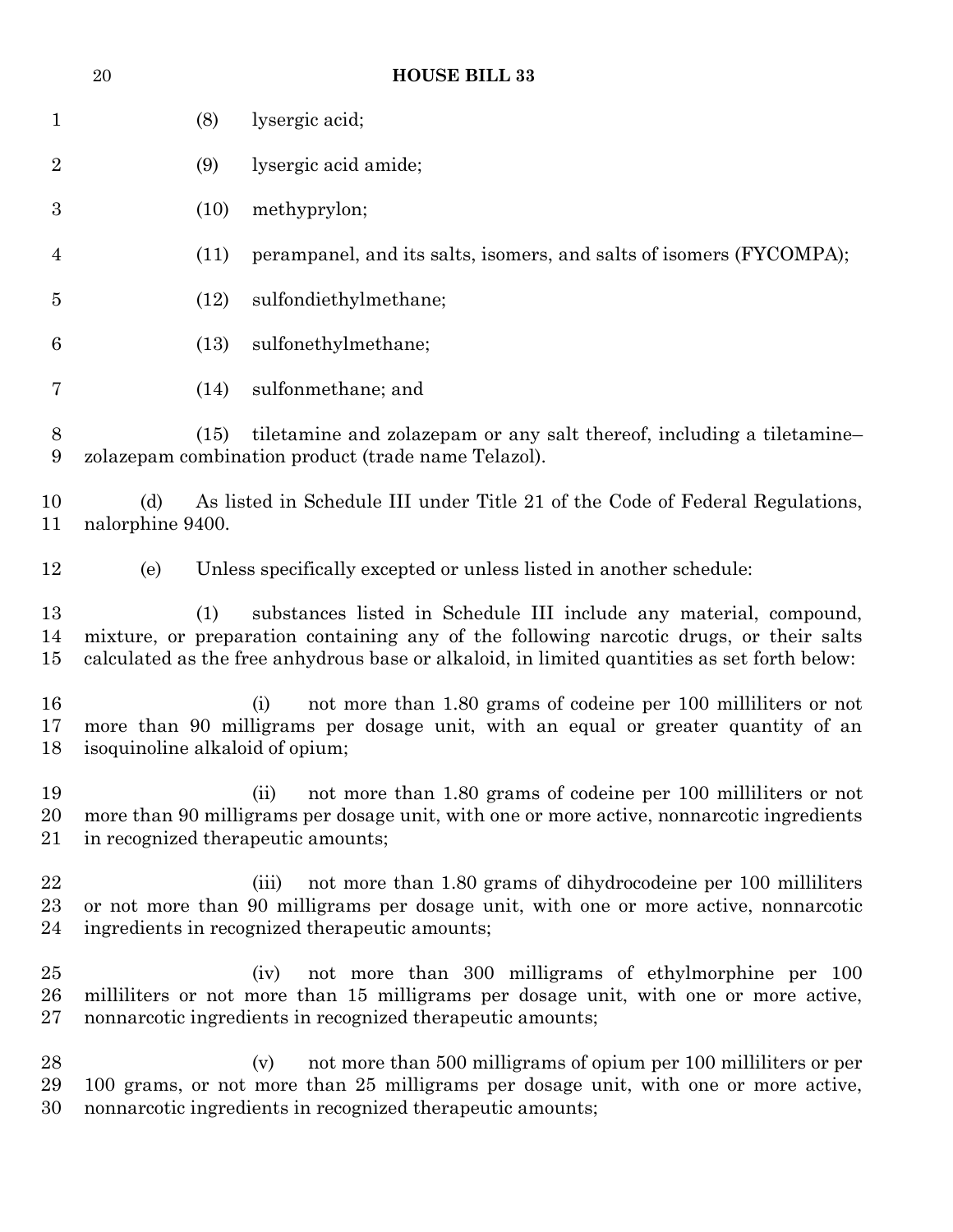| $\mathbf{1}$<br>$\overline{2}$ |               | (vi)   | not more than 100 milligrams of opium per 100 milliliters or per<br>100 grams, or not more than 5 milligrams per dosage unit; and                                                                                                             |
|--------------------------------|---------------|--------|-----------------------------------------------------------------------------------------------------------------------------------------------------------------------------------------------------------------------------------------------|
| $\boldsymbol{3}$<br>4<br>5     | amounts.      | (vii)  | not more than 50 milligrams of morphine per 100 millilitiers or<br>per 100 grams with one or more active, nonnarcotic ingredients in recognized therapeutic                                                                                   |
| 6<br>7                         | (2)           |        | any material, compound, mixture, or preparation containing any of the<br>following narcotic drugs or their salts, as set forth below:                                                                                                         |
| 8                              |               | (i)    | buprenorphine; and                                                                                                                                                                                                                            |
| 9                              |               | (ii)   | reserved.                                                                                                                                                                                                                                     |
| 10<br>11<br>12                 | (3)           |        | if not combined with one or more active medicinal ingredients that are<br>listed in another schedule, substances listed in Schedule III include a suppository dosage<br>form or salt of a suppository dosage that contains:                   |
| 13                             |               | (i)    | amobarbital;                                                                                                                                                                                                                                  |
| 14                             |               | (ii)   | secobarbital; or                                                                                                                                                                                                                              |
| 15                             |               | (iii)  | pentobarbital.                                                                                                                                                                                                                                |
| 16<br>17<br>18                 | (f)<br>(1)    |        | Except as provided in paragraph (2) of this subsection, an anabolic<br>steroid consisting of any material, compound, mixture, or preparation containing any<br>quantity of the following substances, including its salts, esters, and ethers: |
| 19                             |               | (i)    | 3beta, 17-dihydroxy-5a-androstane;                                                                                                                                                                                                            |
| 20                             |               | (ii)   | 3alpha,17beta-dihydroxy-5a-androstane;                                                                                                                                                                                                        |
| 21                             |               | (iii)  | 5 alpha-androstan-3,17-dione;                                                                                                                                                                                                                 |
| 22<br>23                       | ene);         | (iv)   | 1-androstenediol (3beta,17beta-dihydroxy-5alpha-androst-1-                                                                                                                                                                                    |
| 24<br>$25\,$                   | $1$ -ene $);$ | (v)    | 1-androstenediol<br>(3alpha,17beta-dihydroxy-5alpha-androst-                                                                                                                                                                                  |
| 26                             |               | (vi)   | 4-androstenediol (3beta,17beta-dihydroxy-androst-4-ene);                                                                                                                                                                                      |
| $27\,$                         |               | (vii)  | 5-androstenediol (3beta,17beta-dihydroxy-androst-5-ene);                                                                                                                                                                                      |
| 28                             |               | (viii) | 1-androstenedione;                                                                                                                                                                                                                            |
| 29                             |               | (ix)   | 4-androstenedione;                                                                                                                                                                                                                            |
|                                |               |        |                                                                                                                                                                                                                                               |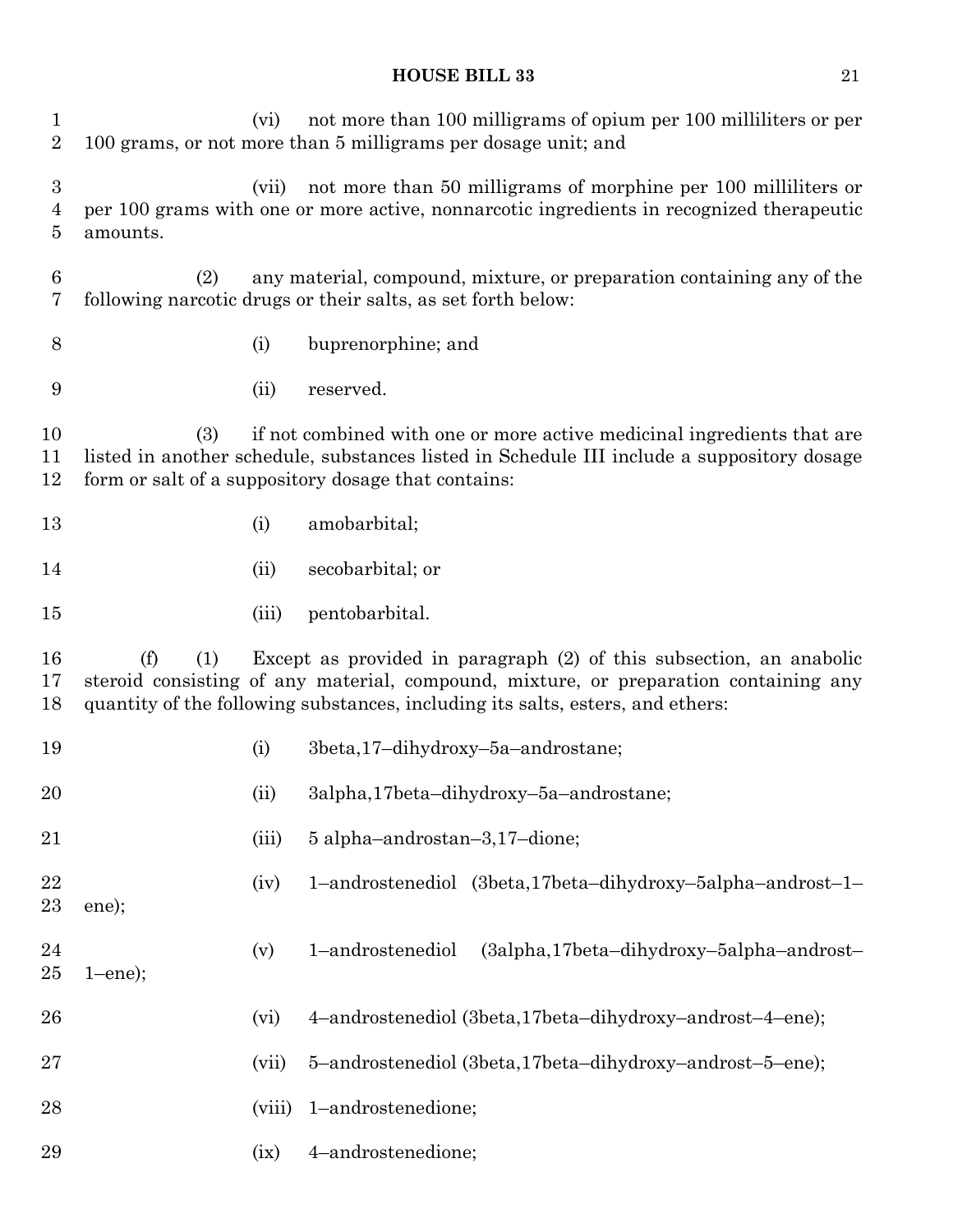| $\mathbf{1}$   |                                        | (x)      | 5-androstenedione;                                                 |
|----------------|----------------------------------------|----------|--------------------------------------------------------------------|
| $\overline{2}$ |                                        | (xi)     | bolasterone;                                                       |
| 3              |                                        | (xii)    | boldenone;                                                         |
| $\overline{4}$ |                                        | (xiii)   | boldione;                                                          |
| 5              |                                        | (xiv)    | calusterone;                                                       |
| 6              |                                        | (xv)     | chlorotestosterone (clostebol);                                    |
| 7              |                                        | (xvi)    | dehydrochloromethyltestosterone;                                   |
| 8              |                                        |          | (xvii) desoxymethyltestosterone;                                   |
| 9<br>10        | $1$ -en- $3$ -one);                    |          | (xviii) delta1-dihydrotestosterone (17beta-hydroxy-5alpha-androst- |
| 11<br>12       | androstan-3-one) (stanolone);          | (xix)    | dihydrotestosterone (4-dihydrotestosterone) (17beta-hydroxy-       |
| 13             |                                        | (xx)     | drostanolone;                                                      |
| 14             |                                        | (xxi)    | ethylestrenol;                                                     |
| 15             |                                        |          | (xxii) fluoxymesterone;                                            |
| 16             |                                        |          | (xxiii) formebolone;                                               |
| 17             |                                        |          | (xxiv) furazabol;                                                  |
| 18             |                                        |          | (xxv) 13beta-ethyl-17beta-hydroxygon-4-en-3-one;                   |
| 19             |                                        |          | (xxvi) 4-hydroxytestosterone;                                      |
| 20             |                                        |          | (xxvii) 4-hydroxy-19-nortestosterone;                              |
| 21<br>22       | androstan-3-one);                      | (xxviii) | mestanolone<br>$(17a]$ pha-methyl-17beta-hydroxy-5-                |
| 23             |                                        |          | (xxix) mesterolone;                                                |
| 24<br>$25\,$   | 17beta-hydroxyandrost-1,4-dien-3-one); |          | (methandrostenolone)<br>(xxx) methandienone<br>$(17a]pha-methyl-$  |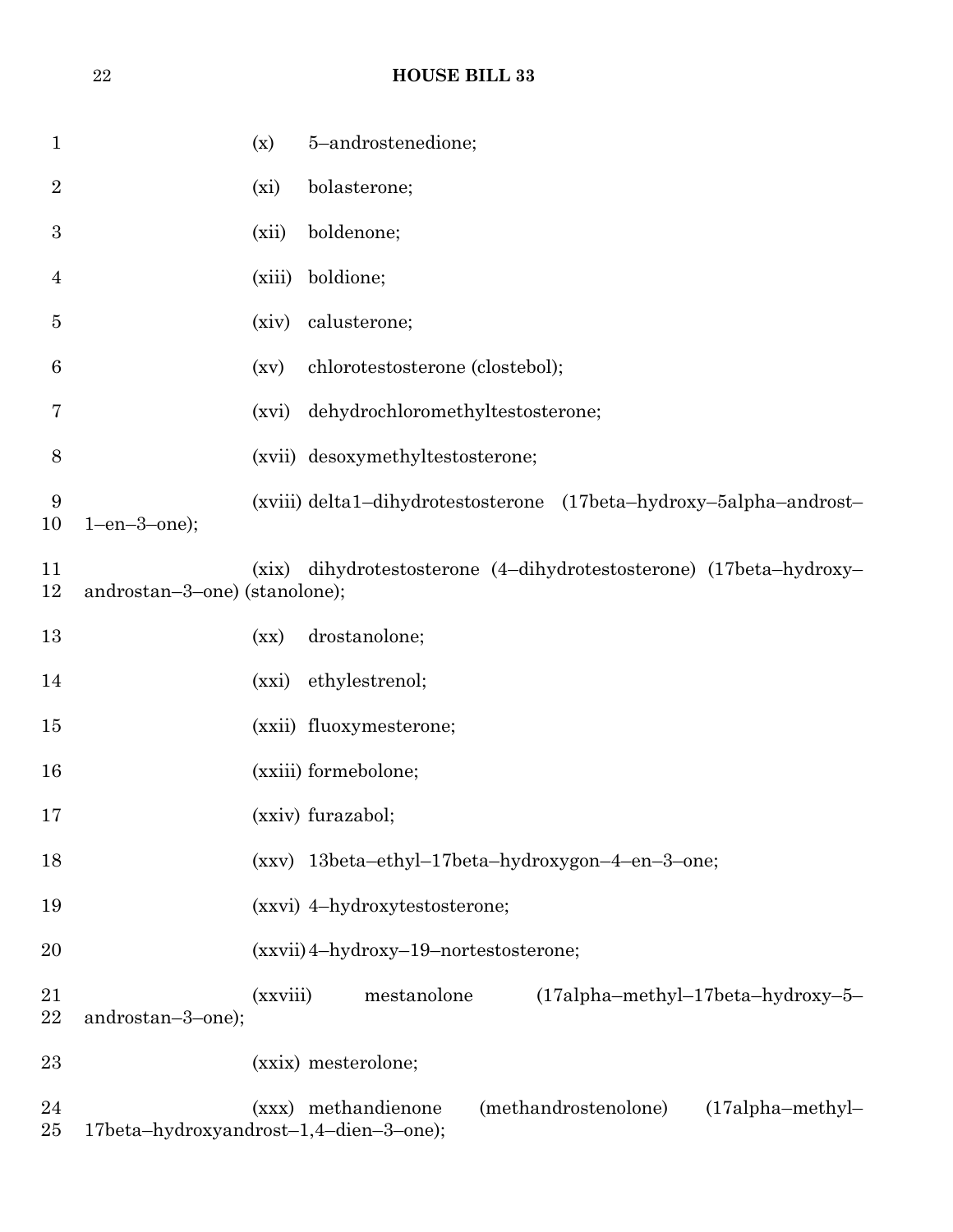| $\mathbf{1}$              |               |           | (xxxi) methandriol; |                                            |  |          |                                                                     |
|---------------------------|---------------|-----------|---------------------|--------------------------------------------|--|----------|---------------------------------------------------------------------|
| $\overline{2}$            |               |           |                     | (xxxii) methasterone;                      |  |          |                                                                     |
| $\boldsymbol{3}$          |               | (xxxiii)  |                     | methenolone;                               |  |          |                                                                     |
| $\overline{4}$<br>$\bf 5$ | androstane;   | (xxxiv)   |                     | 17alpha-methyl-3beta,                      |  |          | 17beta-dihydroxy-5a-                                                |
| 6                         |               |           |                     |                                            |  |          | (xxxv) 17alpha-methyl-3alpha, 17beta-dihydroxy-5a-androstane;       |
| 7                         |               | (xxxvi)   |                     |                                            |  |          | 17alpha-methyl-3beta, 17beta-dihydroxyandrost-4-ene;                |
| 8                         |               | (xxxvii)  |                     | 17alpha-methyl-4-hydroxynandrolone;        |  |          |                                                                     |
| 9                         |               | (xxxviii) |                     | methyldienolone;                           |  |          |                                                                     |
| 10                        |               | (xxxix)   |                     | methyltrienolone;                          |  |          |                                                                     |
| 11                        |               | (x)       |                     | methyltestosterone;                        |  |          |                                                                     |
| 12                        |               | (xli)     |                     | mibolerone;                                |  |          |                                                                     |
| 13                        |               | (xli)     |                     | 17alpha-methyl-delta1-dihydrotestosterone; |  |          |                                                                     |
| 14                        |               |           |                     | (xliii) nandrolone;                        |  |          |                                                                     |
| $15\,$                    |               |           |                     |                                            |  |          | (xliv) 19-nor-4-androstenediol (3beta, 17beta-dihydroxyestr-4-ene); |
| 16<br>17                  | ene);         | (x v)     |                     | 19-nor-4-androstenediol                    |  | (3alpha, | $17beta-dihydroxyestr-4-$                                           |
| 18                        |               |           |                     |                                            |  |          | (xlvi) 19-nor-5-androstenediol (3beta, 17beta-dihydroxyestr-5-ene); |
| 19<br>20                  | ene);         |           |                     | $(xlvii)$ 19-nor-5-androstenediol          |  | (3alpha, | $17beta-dihydroxyestr-5-$                                           |
| 21                        |               | (xlviii)  |                     | 19-nor-4,9(10)-androstadienedione;         |  |          |                                                                     |
| 22                        |               |           |                     | (xlix) 19-nor-4-androstenedione;           |  |          |                                                                     |
| 23                        |               | (1)       |                     | 19-nor-5-androstenedione;                  |  |          |                                                                     |
| 24<br>$25\,$              | $en-3$ -one); | (i)       |                     |                                            |  |          | norbolethone (13beta, 17alpha-diethyl-17beta-hydroxygon-4-          |
| 26                        |               | (iii)     |                     | norclostebol;                              |  |          |                                                                     |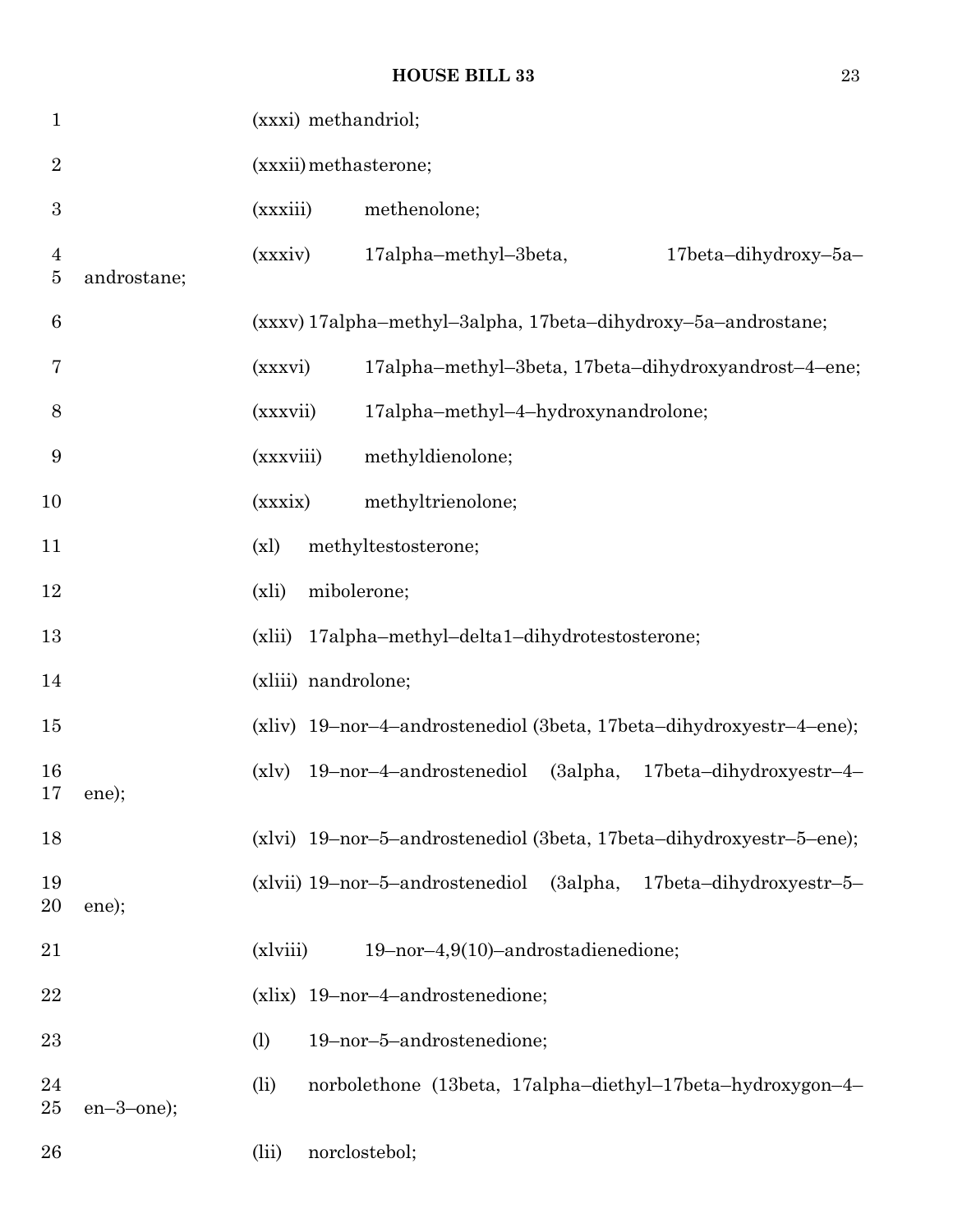| 1                |                                       | (iii)                      | norethandrolone;                                                                                                                                |
|------------------|---------------------------------------|----------------------------|-------------------------------------------------------------------------------------------------------------------------------------------------|
| $\overline{2}$   |                                       | (iiv)                      | normethandrolone;                                                                                                                               |
| $\boldsymbol{3}$ |                                       | $\left(\mathrm{lv}\right)$ | oxandrolone;                                                                                                                                    |
| 4                |                                       | (lvi)                      | oxymesterone;                                                                                                                                   |
| 5                |                                       | (lvii)                     | oxymetholone;                                                                                                                                   |
| 6                |                                       |                            | (lviii) prostanozol;                                                                                                                            |
| 7                |                                       | (iix)                      | stanozolol;                                                                                                                                     |
| 8                |                                       | $\left(\frac{1}{x}\right)$ | stenbolone;                                                                                                                                     |
| 9                |                                       | (lxi)                      | testolactone;                                                                                                                                   |
| 10               |                                       | (lxii)                     | testosterone;                                                                                                                                   |
| 11               |                                       |                            | (lxiii) tetrahydrogestrinone; and                                                                                                               |
| 12               |                                       |                            | (lxiv) trenbolone.                                                                                                                              |
| 13               | (2)                                   |                            | The following substances are not included in Schedule III:                                                                                      |
| 14               |                                       | (i)                        | an estrogen, progestin, or corticosteroid; or                                                                                                   |
| 15               |                                       | (ii)                       | a substance covered by paragraph (1) of this subsection if:                                                                                     |
| 16<br>17         | cattle or other nonhuman species; and |                            | expressly intended for administration through implants to<br>1.                                                                                 |
| 18<br>19         | Administration.                       |                            | 2.<br>approved for that use by the U.S. Food and Drug                                                                                           |
| 20               | (g)                                   |                            | Hallucinogenic substances include:                                                                                                              |
| 21<br>22         | (1)                                   |                            | dronabinol (synthetic) in sesame oil and encapsulated in a soft gelatin<br>capsule in a U.S. Food and Drug Administration-approved product; and |
| 23               | (2)                                   | reserved.                  |                                                                                                                                                 |
| 24<br>25         | $(h)$ (B)                             |                            | The Department may not add a substance to Schedule III under $\S$<br>5–202 of this title unless the Department finds:                           |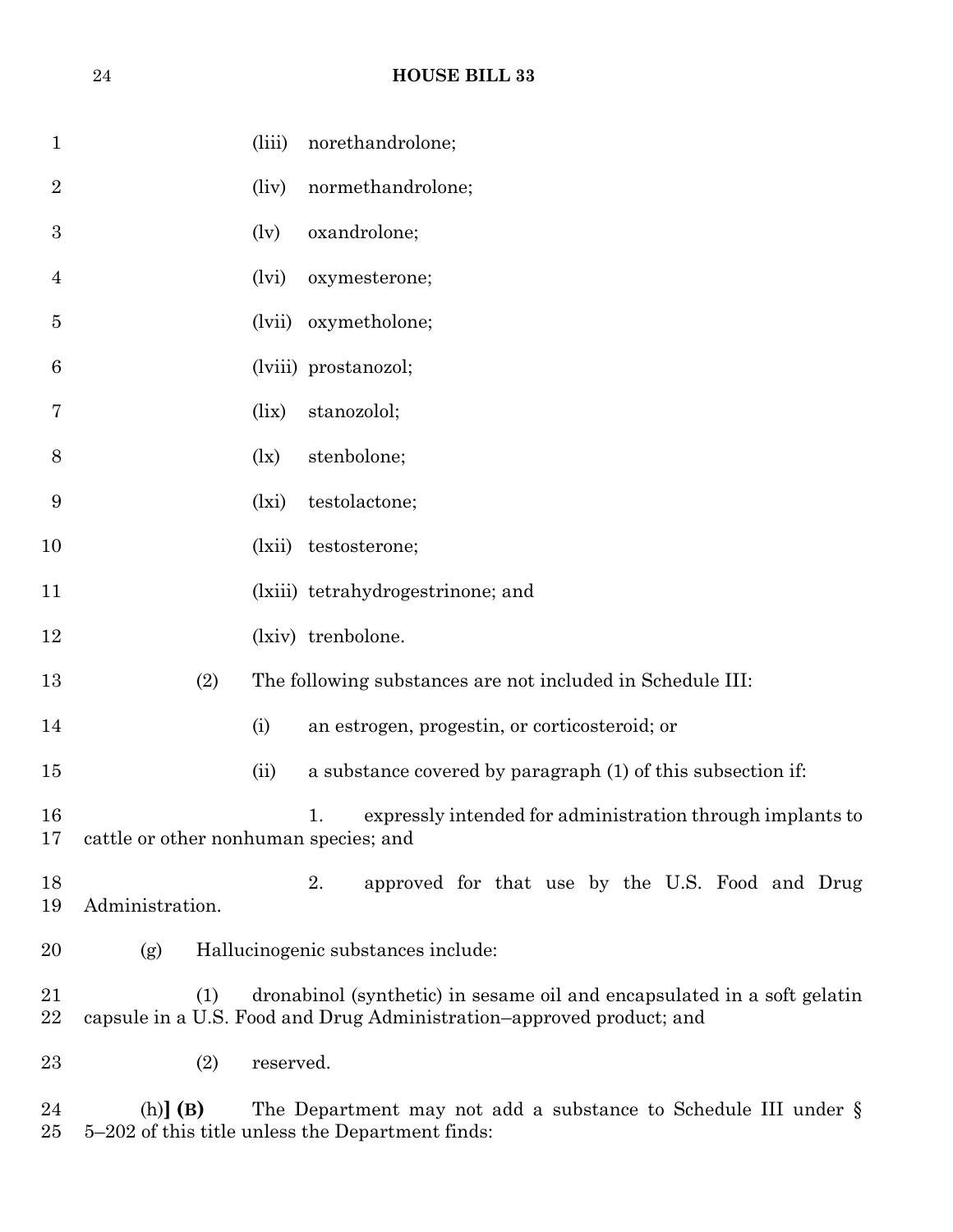| $\mathbf 1$<br>$\overline{2}$              | a potential for abuse of the substance that is less than that for the<br>(1)<br>substances listed in Schedule I and Schedule II;                                                                                                                                                                                                                                                                                                               |
|--------------------------------------------|------------------------------------------------------------------------------------------------------------------------------------------------------------------------------------------------------------------------------------------------------------------------------------------------------------------------------------------------------------------------------------------------------------------------------------------------|
| $\boldsymbol{3}$<br>4                      | well documented and approved medical use of the substance in the<br>(2)<br>United States; and                                                                                                                                                                                                                                                                                                                                                  |
| 5<br>$6\phantom{.}6$                       | evidence that abuse of the substance may lead to moderate or low<br>(3)<br>physical dependence or high psychological dependence.                                                                                                                                                                                                                                                                                                               |
| 7                                          | $5 - 405$ .                                                                                                                                                                                                                                                                                                                                                                                                                                    |
| 8                                          | Schedule IV consists of each controlled dangerous substance:<br>(a)                                                                                                                                                                                                                                                                                                                                                                            |
| 9                                          | (1)<br>listed in this section;                                                                                                                                                                                                                                                                                                                                                                                                                 |
| 10<br>11                                   | (2)] (1)<br>added to Schedule IV by the Department under $\S$ 5–202(b) of this<br>title; or                                                                                                                                                                                                                                                                                                                                                    |
| 12<br>13                                   | $(3)$ (2)<br>designated as a Schedule IV controlled dangerous substance by<br>the federal government unless the Department objects under $\S$ 5-202(f) of this title.                                                                                                                                                                                                                                                                          |
| 14<br>15<br>16<br>17                       | Unless specifically excepted or unless listed in another schedule, any material,<br>(a)<br>compound, mixture, or preparation containing any of the following narcotic drugs, or their<br>salts calculated as the free anhydrous base or alkaloid, in limited quantities as set forth<br>below:                                                                                                                                                 |
| 18<br>19                                   | not more than 1 milligram of difenoxin and not less than 25 micrograms<br>(1)<br>of atropine sulfate per dosage unit;                                                                                                                                                                                                                                                                                                                          |
| 20<br>$21\,$                               | dextropropoxyphene (alpha-(+)-4-dimethylamino-1, 2-diphenyl-3-<br>(2)<br>methyl-2-propionoxybutane); and                                                                                                                                                                                                                                                                                                                                       |
| 22<br>23                                   | 2-[(dimethylamino)methyl]-1-(3-methoxyphenyl)cyclohexanol,<br>(3)<br>its<br>salts, optical and geometric isomers and salts of these isomers (including tramadol).                                                                                                                                                                                                                                                                              |
| $\bf{24}$<br>25<br>26<br>$\sqrt{27}$<br>28 | Substances listed in Schedule IV include a material, compound, mixture, or<br>(c)<br>preparation that contains any quantity of the following substances having a potential for<br>abuse associated with a depressant effect on the central nervous system, including its salts,<br>isomers, and salts of isomers whenever the existence of such salts, isomers, and salts of<br>isomers is possible within the specific chemical designations: |
| 29                                         | alfaxalone;<br>(1)                                                                                                                                                                                                                                                                                                                                                                                                                             |
| 30                                         | alprazolam;<br>(2)                                                                                                                                                                                                                                                                                                                                                                                                                             |
| 31                                         | barbital;<br>(3)                                                                                                                                                                                                                                                                                                                                                                                                                               |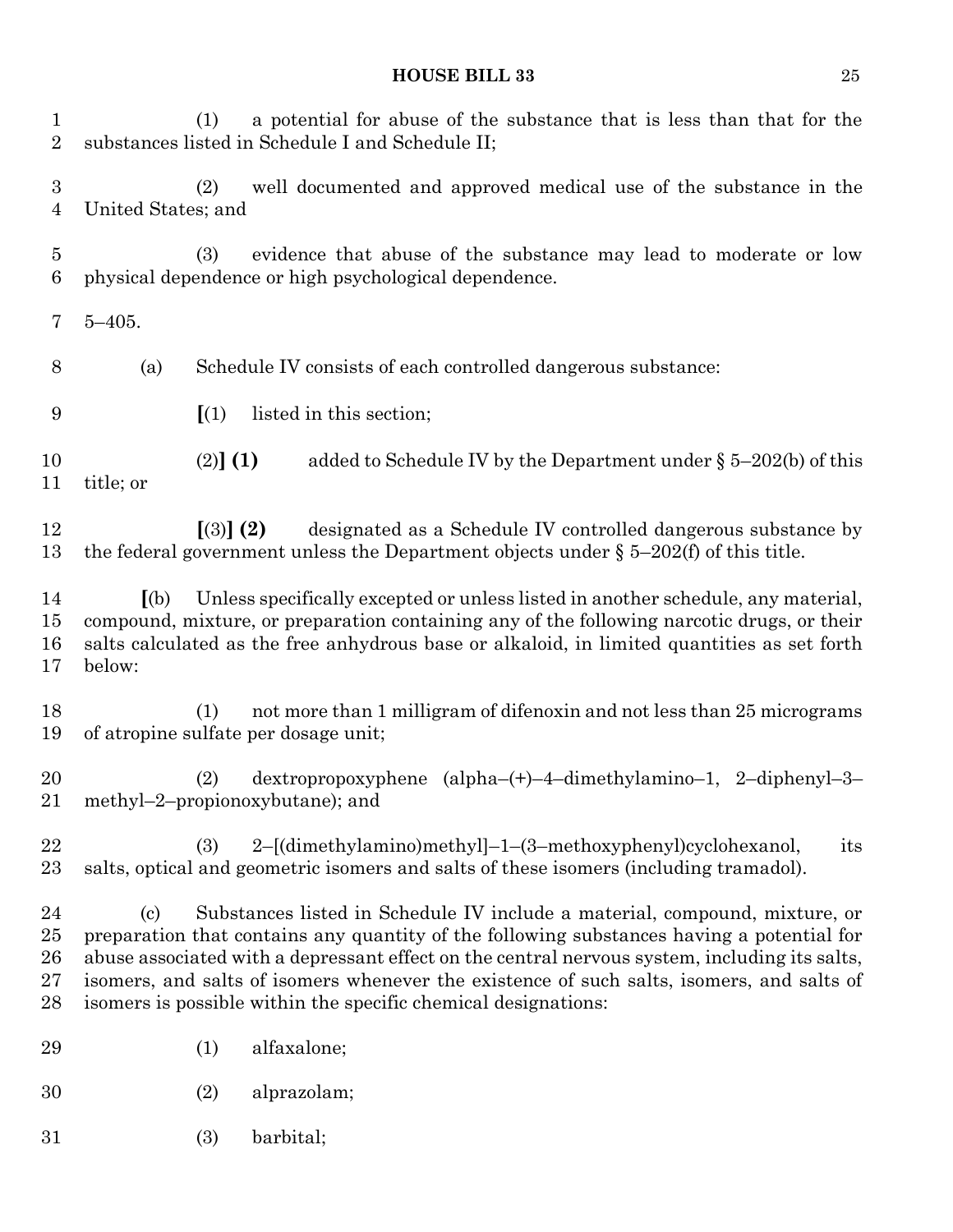|                | 26 |      | <b>HOUSE BILL 33</b>    |
|----------------|----|------|-------------------------|
| $\mathbf{1}$   |    | (4)  | brexanolone;            |
| $\overline{2}$ |    | (5)  | bromazepam;             |
| 3              |    | (6)  | camazepam;              |
| $\overline{4}$ |    | (7)  | carisoprodol;           |
| $\overline{5}$ |    | (8)  | chloral betaine;        |
| 6              |    | (9)  | chloral hydrate;        |
| 7              |    | (10) | chlordiazepoxide;       |
| 8              |    | (11) | clobazam;               |
| 9              |    | (12) | clonazepam;             |
| 10             |    | (13) | clorazepate;            |
| 11             |    | (14) | clotiazepam;            |
| 12             |    | (15) | cloxazolam;             |
| 13             |    | (16) | delorazepam;            |
| 14             |    | (17) | diazepam;               |
| 15             |    | (18) | dichloralphenazone;     |
| 16             |    |      | (19) estazolam;         |
| 17             |    |      | (20) ethchlorvynol;     |
| 18             |    |      | $(21)$ ethinamate;      |
| 19             |    |      | (22) ethyl loflazepate; |
| 20             |    | (23) | fludiazepam;            |
| 21             |    | (24) | flunitrazepam;          |
| 22             |    | (25) | flurazepam;             |
| 23             |    | (26) | fospropofol;            |
| 24             |    | (27) | halazepam;              |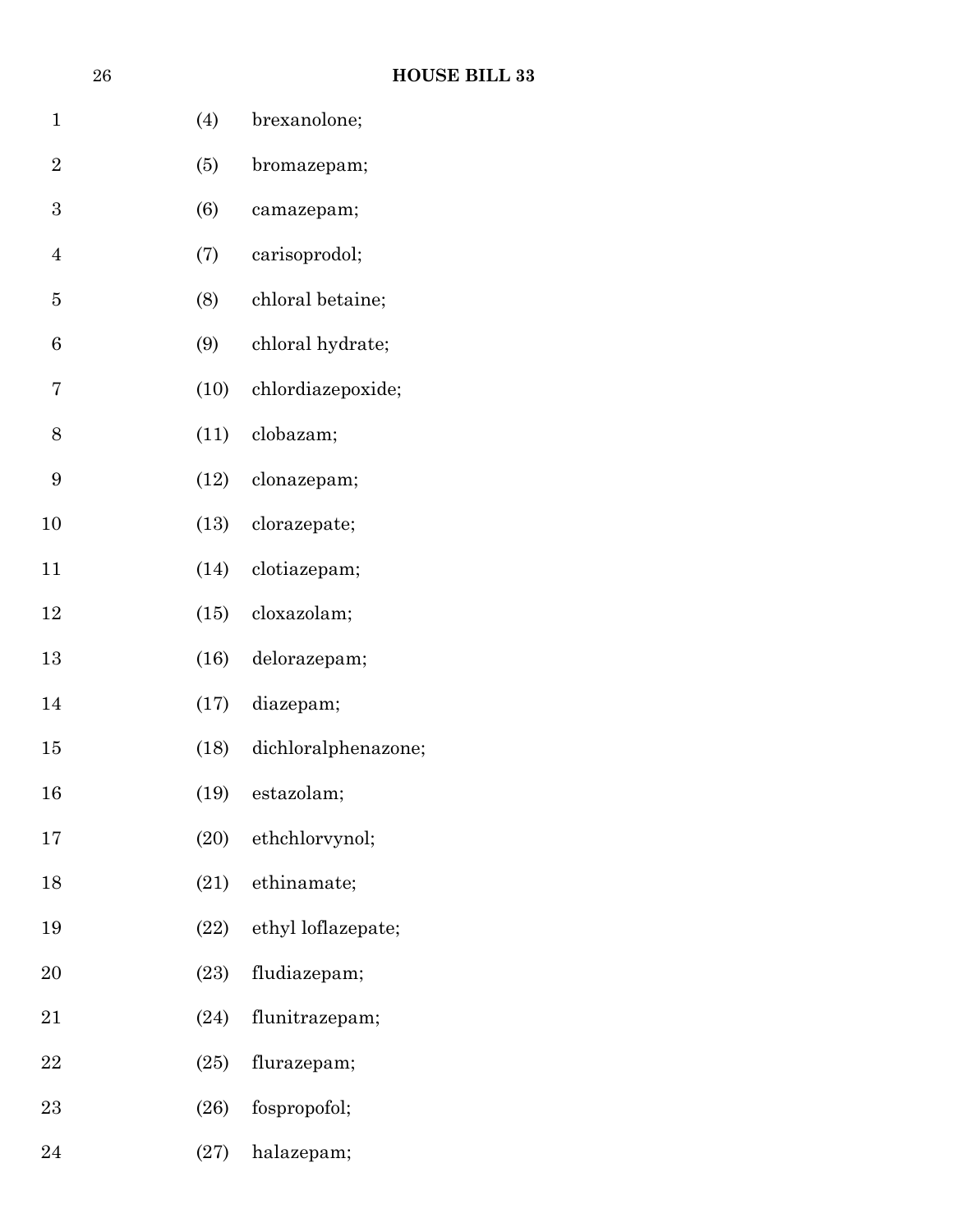| $\mathbf 1$      | (28) | haloxazolam;                         |
|------------------|------|--------------------------------------|
| $\overline{2}$   | (29) | ketazolam;                           |
| $\boldsymbol{3}$ | (30) | loprazolam;                          |
| $\overline{4}$   | (31) | lorazepam;                           |
| $\bf 5$          | (32) | lormetazepam;                        |
| 6                | (33) | mebutamate;                          |
| 7                | (34) | medazepam;                           |
| 8                | (35) | meprobamate;                         |
| $\boldsymbol{9}$ | (36) | methohexital;                        |
| 10               | (37) | methylphenobarbital (mephobarbital); |
| 11               | (38) | midazolam;                           |
| 12               | (39) | nimetazepam;                         |
| 13               | (40) | nitrazepam;                          |
| 14               | (41) | nordiazepam;                         |
| 15               | (42) | oxazepam;                            |
| 16               | (43) | oxazolam;                            |
| 17               | (44) | paraldehyde;                         |
| 18               | (45) | petrichloral;                        |
| 19               | (46) | phenobarbital;                       |
| 20               | (47) | pinazepam;                           |
| 21               | (48) | prazepam;                            |
| 22               | (49) | quazepam;                            |
| 23               | (50) | suvorexant (Belsomra);               |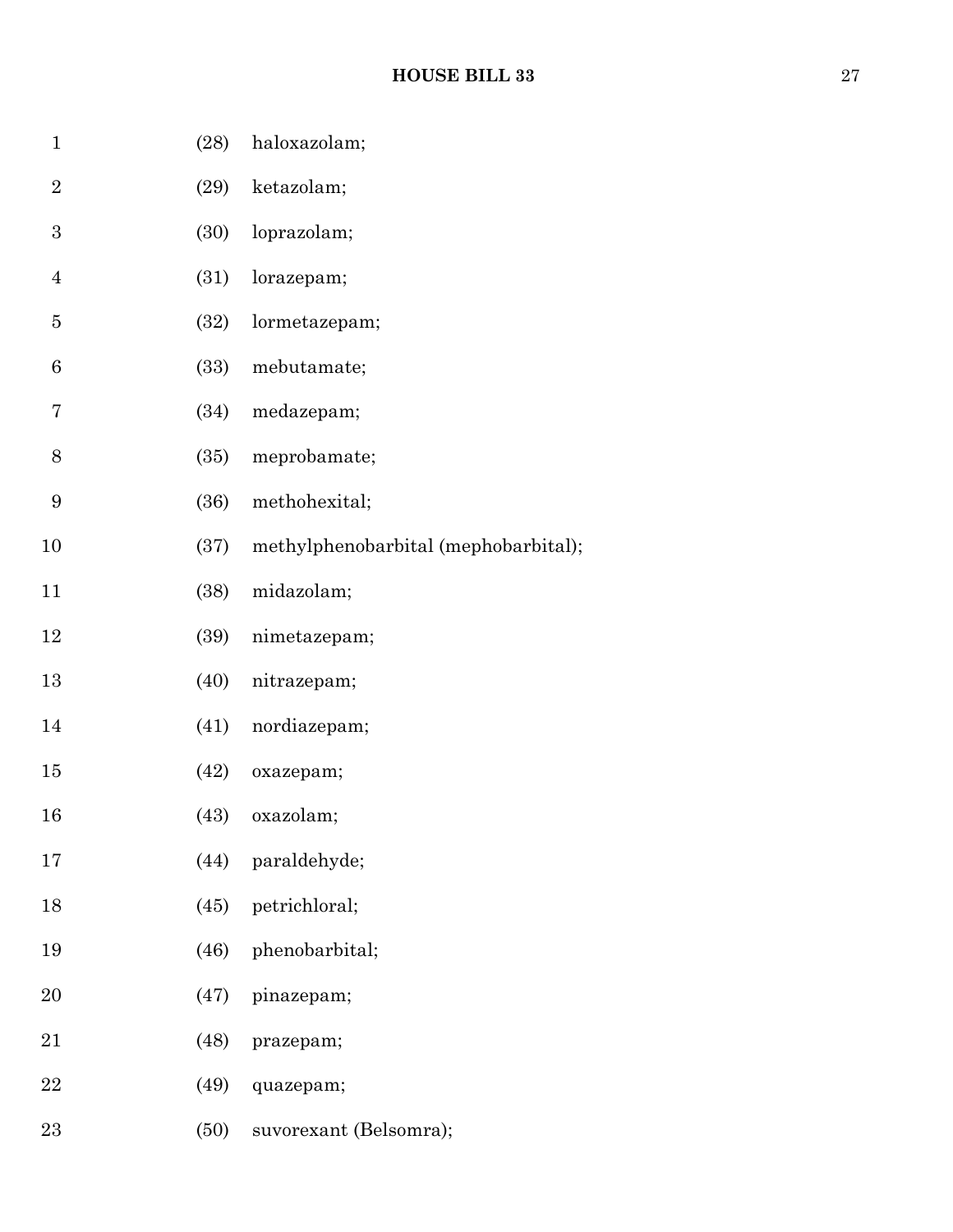|                      | 28                                    |      | <b>HOUSE BILL 33</b>                                                                                                                                                                                                                                                    |  |  |  |  |  |
|----------------------|---------------------------------------|------|-------------------------------------------------------------------------------------------------------------------------------------------------------------------------------------------------------------------------------------------------------------------------|--|--|--|--|--|
| $\mathbf 1$          |                                       | (51) | temazepam;                                                                                                                                                                                                                                                              |  |  |  |  |  |
| $\overline{2}$       |                                       | (52) | tetrazepam;                                                                                                                                                                                                                                                             |  |  |  |  |  |
| 3                    |                                       | (53) | triazolam;                                                                                                                                                                                                                                                              |  |  |  |  |  |
| $\overline{4}$       |                                       | (54) | zaleplon (Sonata);                                                                                                                                                                                                                                                      |  |  |  |  |  |
| 5                    |                                       | (55) | zolpidem (Ambien); and                                                                                                                                                                                                                                                  |  |  |  |  |  |
| 6                    |                                       | (56) | zopiclone (Lunesta).                                                                                                                                                                                                                                                    |  |  |  |  |  |
| 7                    | (d)                                   |      | Substances listed in Schedule IV include:                                                                                                                                                                                                                               |  |  |  |  |  |
| 8<br>9               | fenfluramine; and                     | (1)  | material, compound, mixture, or preparation that contains<br>a                                                                                                                                                                                                          |  |  |  |  |  |
| 10                   |                                       | (2)  | if its existence is possible:                                                                                                                                                                                                                                           |  |  |  |  |  |
| 11                   |                                       |      | a salt of fenfluramine;<br>(i)                                                                                                                                                                                                                                          |  |  |  |  |  |
| 12<br>13             |                                       |      | an optical, position, or geometric isomer of fenfluramine,<br>(ii)<br>including dexfenfluramine; and                                                                                                                                                                    |  |  |  |  |  |
| 14                   |                                       |      | a salt of an isomer of fenfluramine.<br>(iii)                                                                                                                                                                                                                           |  |  |  |  |  |
| 15                   | (e)                                   |      | Substances listed in Schedule IV include:                                                                                                                                                                                                                               |  |  |  |  |  |
| 16<br>17             | and                                   | (1)  | a material, compound, mixture, or preparation that contains loreaserin;                                                                                                                                                                                                 |  |  |  |  |  |
| 18                   |                                       | (2)  | if its existence is possible:                                                                                                                                                                                                                                           |  |  |  |  |  |
| 19                   |                                       |      | a salt of lorcaserin;<br>(i)                                                                                                                                                                                                                                            |  |  |  |  |  |
| 20                   |                                       |      | an optical, position, or geometric isomer of loreaserin; and<br>(ii)                                                                                                                                                                                                    |  |  |  |  |  |
| 21                   |                                       |      | a salt of an isomer of lorcaserin.<br>(iii)                                                                                                                                                                                                                             |  |  |  |  |  |
| 22<br>23<br>24<br>25 | (f)<br>isomers, and salts of isomers: |      | Substances listed in Schedule IV include a material, compound, mixture, or<br>preparation that contains any quantity of the following substances having a potential for<br>abuse associated with a stimulant effect on the central nervous system, including its salts, |  |  |  |  |  |
| 26                   |                                       | (1)  | cathine $((+)$ -norpseudoephedrine);                                                                                                                                                                                                                                    |  |  |  |  |  |

(2) diethylpropion;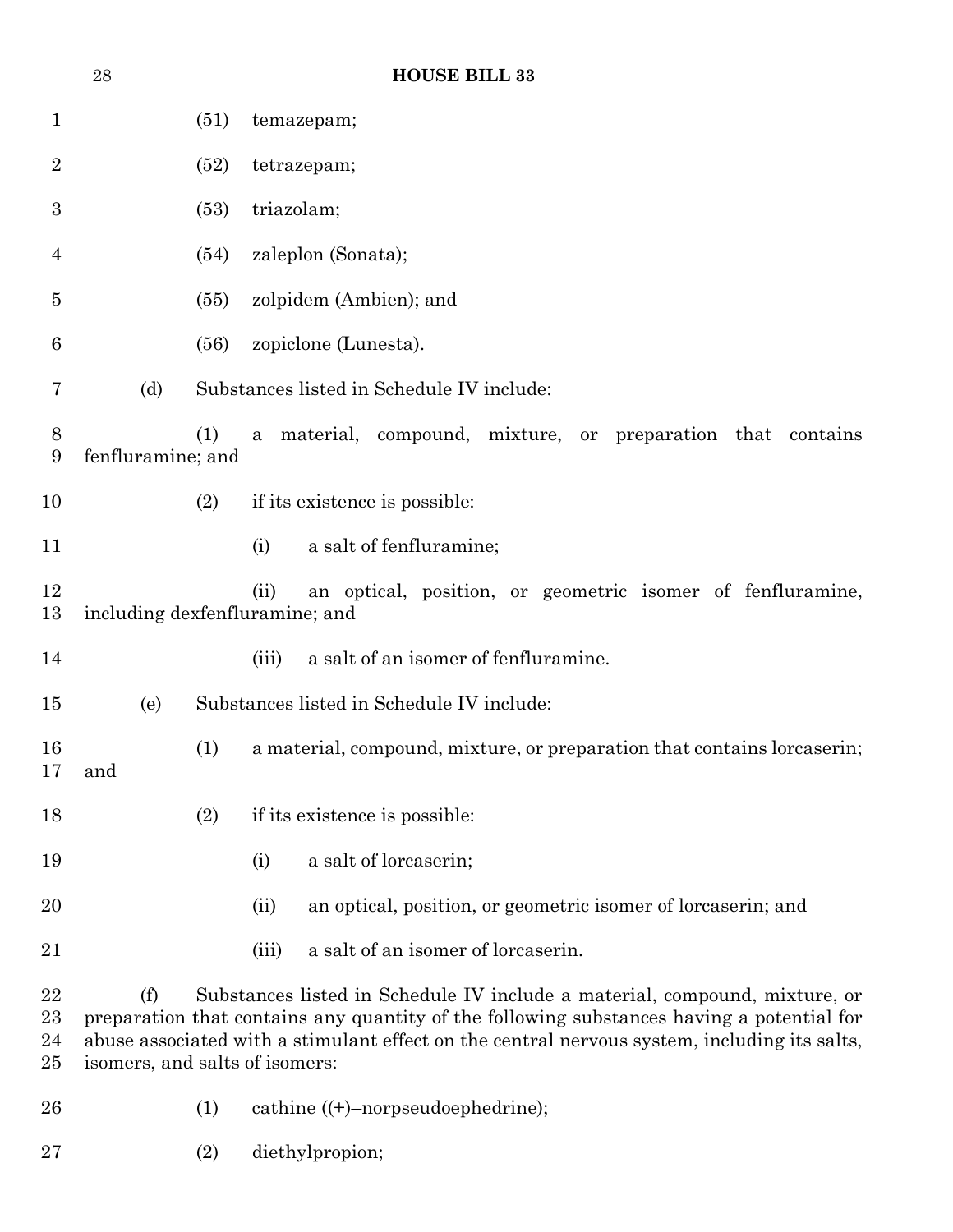| $\mathbf{1}$         | (3)                                                                                                                                                                                                                                                                        | fencamfamin;                                                                                                                                                                                                  |
|----------------------|----------------------------------------------------------------------------------------------------------------------------------------------------------------------------------------------------------------------------------------------------------------------------|---------------------------------------------------------------------------------------------------------------------------------------------------------------------------------------------------------------|
| $\overline{2}$       | (4)                                                                                                                                                                                                                                                                        | fenproporex;                                                                                                                                                                                                  |
| $\boldsymbol{3}$     | (5)                                                                                                                                                                                                                                                                        | mazindol;                                                                                                                                                                                                     |
| 4                    | (6)                                                                                                                                                                                                                                                                        | mefenorex;                                                                                                                                                                                                    |
| 5                    | (7)                                                                                                                                                                                                                                                                        | modafinil;                                                                                                                                                                                                    |
| 6                    | (8)                                                                                                                                                                                                                                                                        | pemoline, including organometallic complexes and their chelates;                                                                                                                                              |
| 7                    | (9)                                                                                                                                                                                                                                                                        | phentermine;                                                                                                                                                                                                  |
| 8                    | (10)                                                                                                                                                                                                                                                                       | pipradrol;                                                                                                                                                                                                    |
| 9                    | (11)                                                                                                                                                                                                                                                                       | sibutramine;                                                                                                                                                                                                  |
| 10<br>11             | solriamfetol (2-amino-3-phenylpropyl carbamate; benzenepropanol,<br>(12)<br>beta-amino-, carbamate (ester)); and                                                                                                                                                           |                                                                                                                                                                                                               |
| 12                   | (13)                                                                                                                                                                                                                                                                       | $SPA$ ((-)-1-dimethylamino-1,2-diphenylethane).                                                                                                                                                               |
| 13<br>14<br>15       | Unless specifically excepted or unless listed in another schedule, any material,<br>(g)<br>compound, mixture, or preparation that contains any quantity of the following substances,<br>including its salts:                                                               |                                                                                                                                                                                                               |
| 16                   | (1)                                                                                                                                                                                                                                                                        | pentazocine;                                                                                                                                                                                                  |
| 17                   | (2)                                                                                                                                                                                                                                                                        | butorphanol (including its optical isomers); and                                                                                                                                                              |
| 18<br>19<br>20<br>21 | eluxadoline<br>$(5-[[[(2S)-2-amin-3-[4-aminocarbony])-2,$<br>(3)<br>$6-$<br>dimethylphenyl]-1-oxopropyl][(1S)-1-(4-phenyl-1H-imidazol-2-<br>yl)ethyl]amino]methyl]-2-methoxybenzoic acid) (including its optical isomers) and its<br>salts, isomers, and salts of isomers. |                                                                                                                                                                                                               |
| 22<br>23<br>24       | (h)<br>section if:                                                                                                                                                                                                                                                         | By regulation, the Department may exempt from this section a compound,<br>mixture, or preparation that contains a depressant substance listed in subsection (c) of this                                       |
| $25\,$<br>26         | (1)                                                                                                                                                                                                                                                                        | the compound, mixture, or preparation contains an active medicinal<br>ingredient that does not have a depressant effect on the central nervous system; and                                                    |
| $27\,$<br>28<br>29   | (2)                                                                                                                                                                                                                                                                        | the admixtures are included in combinations, quantity, proportion, or<br>concentration that vitiate the potential for abuse of the substances that have a depressant<br>effect on the central nervous system. |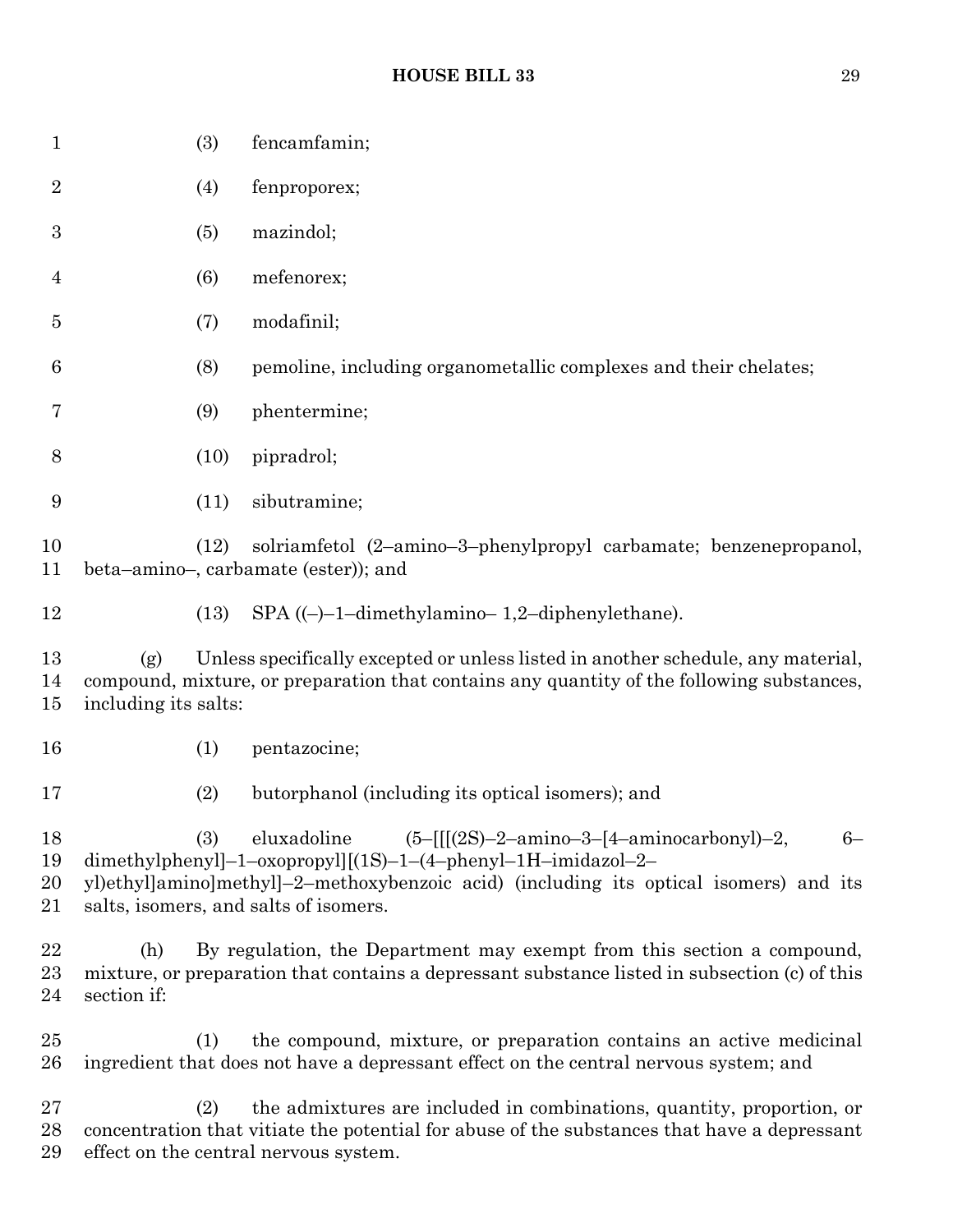(i)**] (B)** The Department may not add a substance to Schedule IV under § 5–202 of this title unless the Department finds that: (1) the substance has a low potential for abuse relative to the substances listed in Schedule III; (2) the substance has currently accepted medical use in treatment in the United States; and (3) abuse of the substance may lead to limited physical dependence or psychological dependence relative to the substances in Schedule III. 5–406. (a) Schedule V consists of each controlled dangerous substance: **[**(1) listed in this section; (2)**] (1)** added to Schedule V by the Department under § 5–202(b) of this title; or **[**(3)**] (2)** designated as a Schedule V controlled dangerous substance by the federal government unless the Department objects under § 5–202(f) of this title. **[**(b) Unless specifically excepted or unless listed in another schedule, any material, compound, mixture, or preparation containing any of the following narcotic drugs and their salts, as set forth below: (1) reserved; and (2) reserved. (c) Any compound, mixture, or preparation containing any of the following narcotic drugs, or their salts calculated as the free anhydrous base or alkaloid, in limited quantities as set forth below, which shall include one or more nonnarcotic active medicinal ingredients in sufficient proportion to confer upon the compound, mixture, or preparation valuable medicinal qualities other than those possessed by narcotic drugs alone: (1) not more than 200 milligrams of codeine per 100 milliliters or per 100 grams; (2) not more than 100 milligrams of dihydrocodeine per 100 milliliters or per 100 grams; (3) not more than 100 milligrams of ethylmorphine per 100 milliliters or per 100 grams;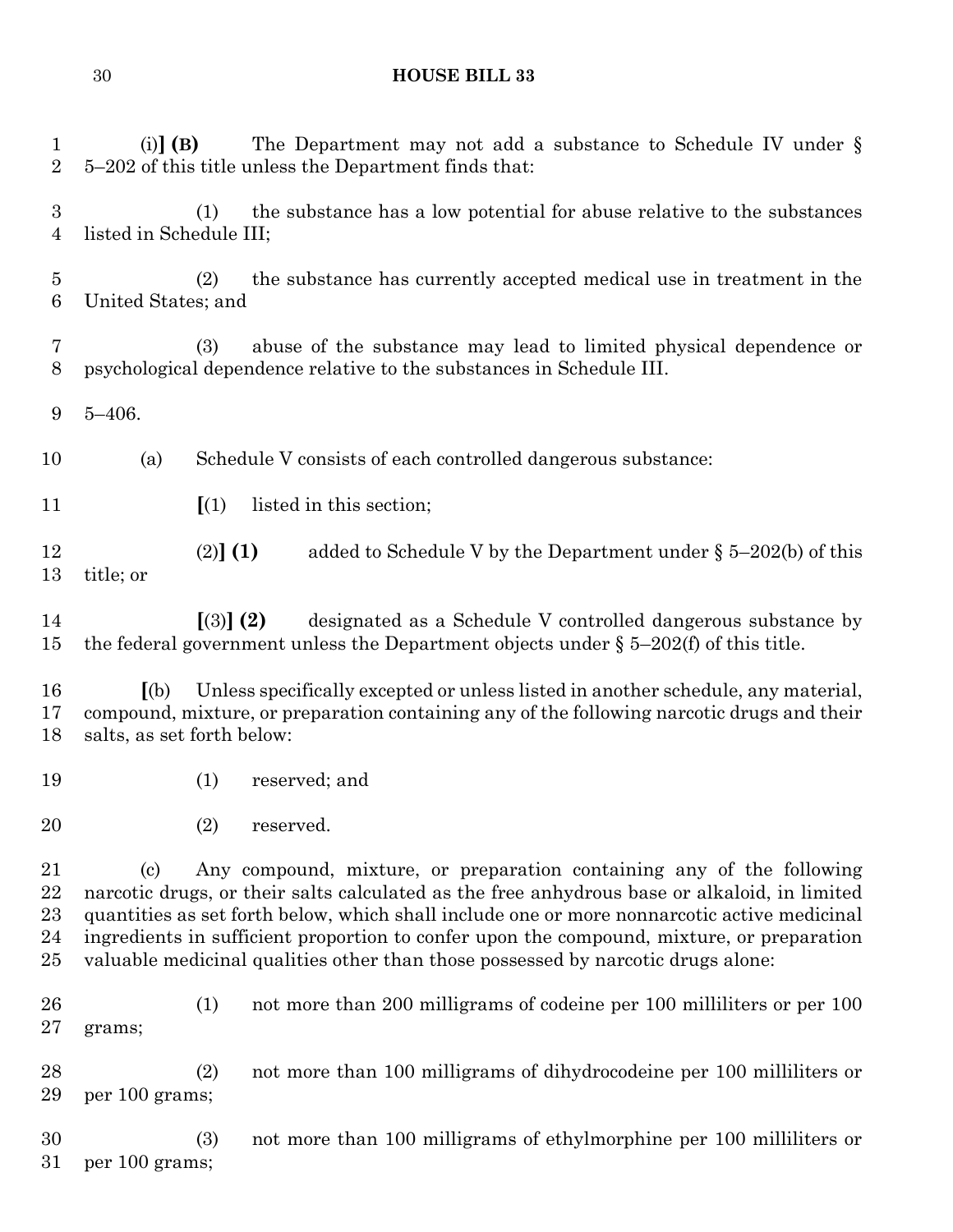(4) not more than 2.5 milligrams of diphenoxylate and not less than 25 micrograms of atropine sulfate per dosage unit; or (5) difenoxin preparations 0.5mg/25ug ATSO4/DU (MOTOFEN).

 (d) Unless specifically exempted or excluded or unless listed in another schedule, any material, compound, mixture, or preparation that contains any quantity of the following substances having a stimulant effect on the central nervous system, including its salts, isomers, and salts of isomers:

- (1) pyrovalerone; and
- (2) reserved.

 (e) Unless specifically exempted or excluded or unless listed in another schedule, any material, compound, mixture, or preparation that contains any quantity of the following substances having a depressant effect on the central nervous system, including its salts:

 (1) brivaracetam ((2S)–2–[(4R)–2–oxo–4–propylpyrrolidin–1–yl] butanamide) (Briviact);

 (2) ezogabine [N–[2–amino–4–(4–fluorobenzylamino)–phenyl]–carbamic acid ethyl ester] (Potiga);

 (3) lacosamide [(R)–2–acetoamido–N–benzyl–3–methoxy–propionamide] (Vimpat); and

(4) pregabalin [(S)–3–(aminomethyl)–5–methylhexanoic acid] (Lyrica).

 (f) A drug product in finished dosage formulation that has been approved by the United States Food and Drug Administration that contains cannabidiol (2–[1R–3–methyl– 6R–(1–methylethenyl)–2–cyclohexen–1–yl]–5–pentyl–1,3–benzenediol) derived from 24 cannabis and no more than  $0.1\%$  (w/w) residual tetrahydrocannabinols.

 (g)**] (B)** The Department may not add a substance to Schedule V under § 5–202 of this title unless the Department finds:

 (1) the substance has a low potential for abuse relative to the substances listed in Schedule IV;

 (2) the substance has currently accepted medical use in the United States; and

 (3) abuse of the substance may lead to limited physical dependence or psychological dependence liability relative to the substances listed in Schedule IV.